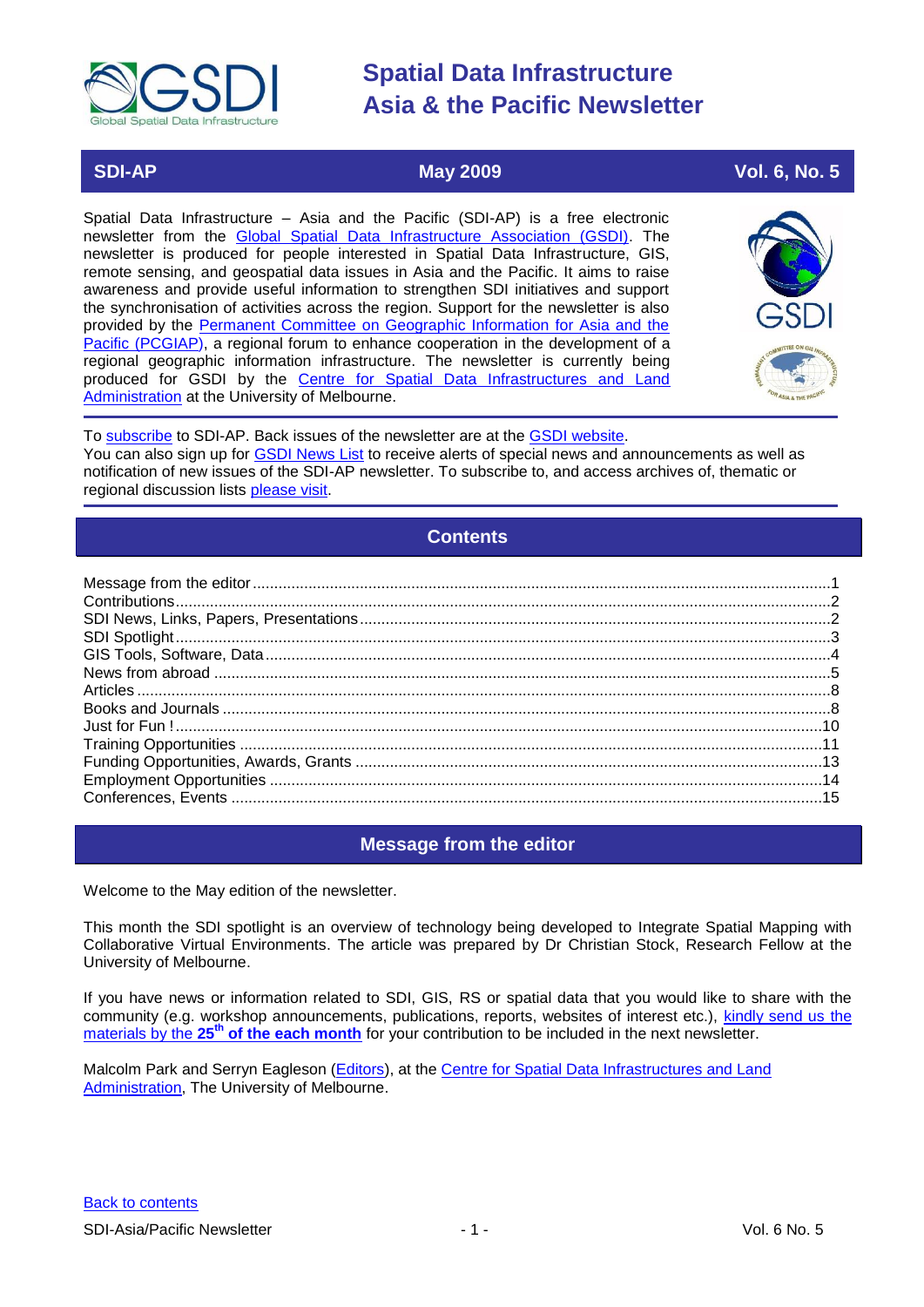

# **Contributions**

<span id="page-1-0"></span>Thank you to the following people and organisations for their contributions to this issue: Paul Box, Kate Lance, and Baek Wonkug for news feeds, the staff of the Ministry of the Interior, Taiwan for the Chinese translation, and Shivani Lal, *GIS Development* and *Asia Surveying Mapping Magazine* for directly feeding into the newsletter.

# <span id="page-1-1"></span>[Back to contents](#page-0-1)

# **SDI News, Links, Papers, Presentations**

# **[Estimating the Value of Spatial Information to the New Zealand Economy](http://www.geospatial.govt.nz/estimating-the-value-of-spatial-information-2/)**

**Editors Note -** The new Zealand government is commissioning a report estimating the value of spatial information to the New Zealand Economy. The report is intended to frame thinking on the government"s role in spatial information. By describing how spatial information is used in different sectors of the economy, describing the value of spatial data to the economy, estimating the gains from removing barriers to spatial information and describing the value of greater use of spatial information to innovation and product markets. Source: New Zealand Geospatial Office

# **[A prototype Development for the Forest Spatial Data Warehouse –](http://www.fire.uni-freiburg.de/GlobalNetworks/Northeast-Asia/Posters-PDF/%5BP2-12%5D.pdf) A Case Study for Korea Forest [Research](http://www.fire.uni-freiburg.de/GlobalNetworks/Northeast-Asia/Posters-PDF/%5BP2-12%5D.pdf)**

This poster produced by KyoungMin Kim and CheolMin Kim at the Korea Forest Research Institute has thee main objectives:

- To setup sharing infrastructure for the spatial data and field survey data about forests.
- To connect with the 3<sup>rd</sup> National GIS (NGIS) master plan of which the main issue is common spatial information infrastructure and;
- To boost up an effective quality control for spatial data by loading data filtered with standard into Forest Spatial Data Warehouse (FSDW).

Source: < [http://www.fire.uni-freiburg.de/GlobalNetworks/Northeast-Asia/Posters-PDF/%5BP2-12%5D.pdf](http://www.fire.uni-freiburg.de/GlobalNetworks/Northeast-Asia/Posters-PDF/%5bP2-12%5d.pdf) >

# **[The Evolution of Geospatial Technology Calls for Changes in Geospatial Research, Education and](http://www.directionsmag.com/article.php?article_id=3092)  [Government Management](http://www.directionsmag.com/article.php?article_id=3092)**

By [Prof. Mike Jackson, David Schell and Prof. D.R. Fraser Taylor](http://www.directionsmag.com/author.php?author_id=568)

Geospatial technology is advancing at a rapid across multiple domains of research, education and government. *"The authors believe that new research centers must be created and existing mathematics, computer science, geography and human factor departments must create new subspecialties or new programs to explore and invent new information systems focused on terrestrial features and phenomena, space, and time."* Source: Directions Magazine (06.04.09)

### **Australia - Update On Geophysical Data Releases**

The current status of Geoscience Australia's geophysical survey data acquisition is available in [a comprehensive table](http://www.ga.gov.au/about-us/news-media/minerals-alert/survey-data.jsp) from the Geoscience Australia website.

The Esperance, Balladonia and Cooper Basin North airborne magnetic and radiometric surveys were released via [Geophysical Archive Data Delivery Systems](http://www.geoscience.gov.au/bin/mapserv36?map=/public/http/www/geoportal/gadds/gadds.map&mode=browse) on 26 March 2009.

For further information: [email;](mailto:murray.richardson@ga.gov.au) or phone +61 2 6249 9229.

# **MapmyIndia's digital maps to help Indian voters**

MapmyIndia has launched a public service [Website](http://elections.mapmyindia.com/) to help voters in India to make an informed choice during the forthcoming Lok Sabha elections. Combining its India maps with data on constituencies, like population, literacy ratio, area amongst others and information on parties, candidates and their track record, the Website places good amount of information and analysis for voters to refer to. MapmyIndia SOURCE: [IndiaPRwire](http://tinyurl.com/cq94q8) < > and [GIS Development Weekly](http://www.gisdevelopment.net/news/viewn.asp?id=GIS:N_gzwlyoispx&Ezine=apr2009§ion=News)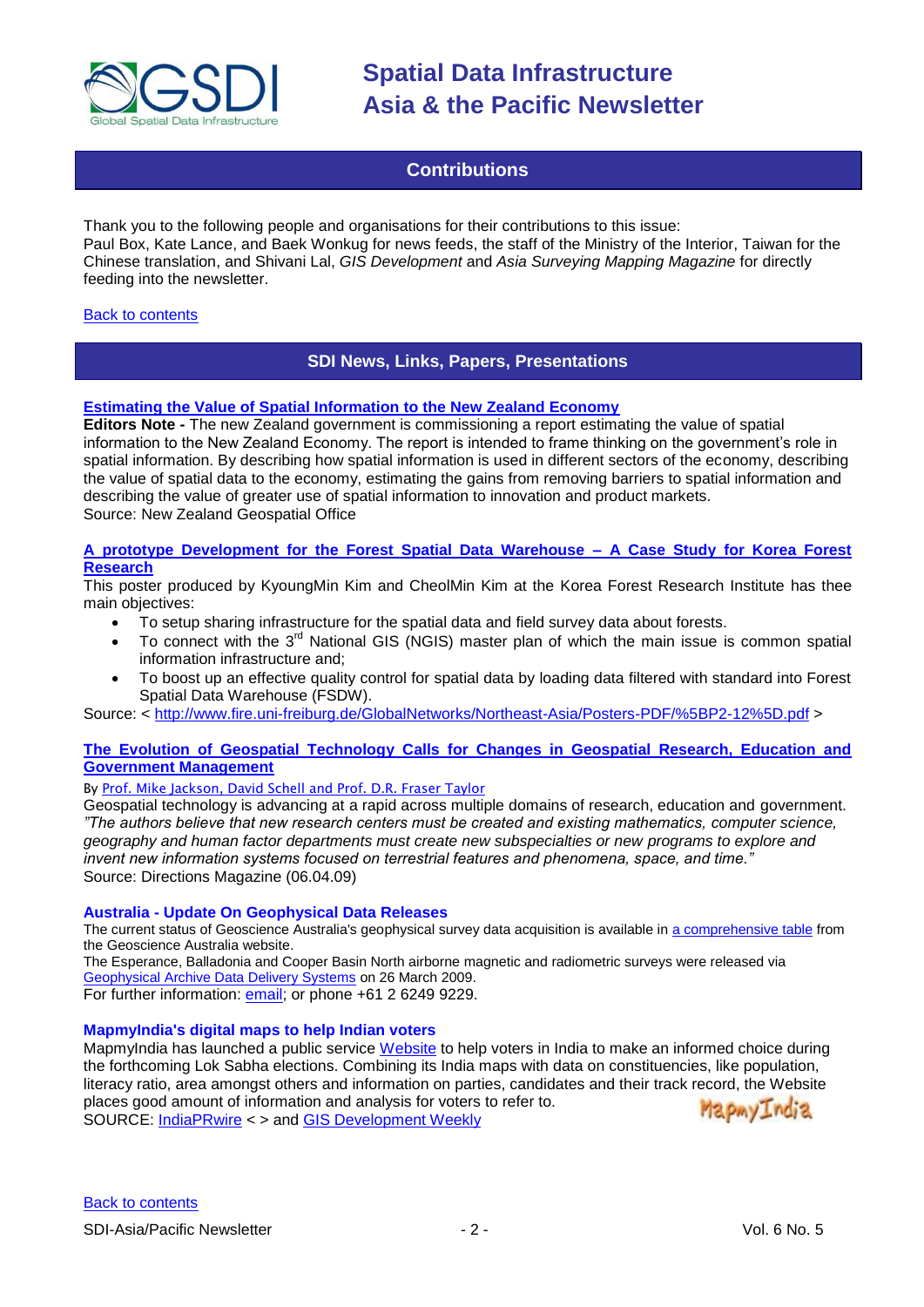

#### **[Geospatial is backbone for country"s security](http://www.gisdevelopment.net/news/viewn.asp?id=GIS:N_wofnkeszdr&Ezine=apr2709§ion=News)**

After opening to a packed auditorium and beating all expectations at the exhibition, Map Malaysia witnessed two informative and enlightening seminars.

Geospatial information is the first step in a country"s efforts in protecting its infrastructure, property and people. The seminar on Geointelligence discussed and deliberated how important it is for a country to use cutting-edge geospatial technologies for defence, emergency and security applications.

The second half of the seminar saw presentations of case studies and live examples of how various agencies are using geospatial technologies for security and defence. There was a case study to show how Hotspot mapping can prevent increase in urban crimes. Also how the public and civilian agencies can benefit from a tailored data specific to their mission. There was also a presentation, which touched upon how efficient monitoring of cargo using GPS technology can not only provide real time data but also provide cargo security. The seminar also discussed how prevalent geo products like Google Earth pose a threat to a nation"s security. Source: GIS News

#### <span id="page-2-0"></span>[Back to contents](#page-0-1)

# **SDI Spotlight**

This month the SDI spotlight is from [Dr Christian Stock,](mailto:cstock@unimelb.edu.au) Research Fellow at the University of Melbourne

#### **Integrating Spatial Mapping with Collaborative Virtual Environments**

The Cooperative Research Centre for Spatial Information together with the University of Melbourne has built a software platform called SIEVE (Spatial Information Exploration & Visualisation Environment) which allows users to explore virtual environments in a collaborative 3D space (similar to Second Life) based on spatial mapping data. Together with our partners the Victorian Departments of Primary Industries (DPI) and Sustainability and Environments (DSE), local Victorian Catchment Management Authorities (CMAs) and the University of New England (UNE), we are exploring SIEVE as a rural and peri-urban environment planning tool. Together with the Defence Science and Technology (DSTO) and Defence Imagery and Geospatial Organisations (DIGO), we are using SIEVE in security and emergency scenarios.

SIEVE is using multiple components including SIEVE Builder Local, SIEVE Builder Net, SIEVE Viewer and SIEVE Direct. SIEVE Builder Local is a plug-in for ESRI ArcMap written in Visual Basic and takes a DTM, aerial image and spatial mapping data to automatically build a 3D environment including a realistic vegetation distribution and man-made objects. SIEVE Builder Net gives users access to the same functionality via a web mapping interface built using ESRI ArcServer. SIEVE Builder allows users to build a geotypical rural environment anywhere in Australia within minutes. SIEVE Builder Net allows users to download such environments over the Internet from a web server.

DSE is currently installing a SIEVE Builder Net installation for trial. SIEVE Builder also has an interface to eFarmer (a software used by CMAs and DPI), which allows farmers to manage their land via a web interface. With SIEVE Builder farmers can view their existing land and future plans in an immersive 3D environment.

SIEVE Viewer is built on Garagegames' Torque Game Engine and allows users to interactively and collaboratively explore 3D environments in real-time. Users can view existing scenarios and compare them to predicted futures. We have collaborated with DPI to develop climate change scenarios in the rural Hamilton area. These scenarios are built on precipitation and temperature predictions in the year 2050 and compare alternative management and land use regimes.

SIEVE Viewer allows users to not only see surface data, but also look underground to view ground water tables matching existing surface growth. Users can also view 2D graphs, in the case of our climate change work these were land suitability graphs. In our work with UNE in the field of precision agriculture, we can also show scientific surface data such as EM-38 (electromagnetic inductivity) data and how it relates to productivity. SIEVE Viewer also allows us to display iconic representations of land use, for example milk bottles at different densities to display different productivity levels of dairy cattle.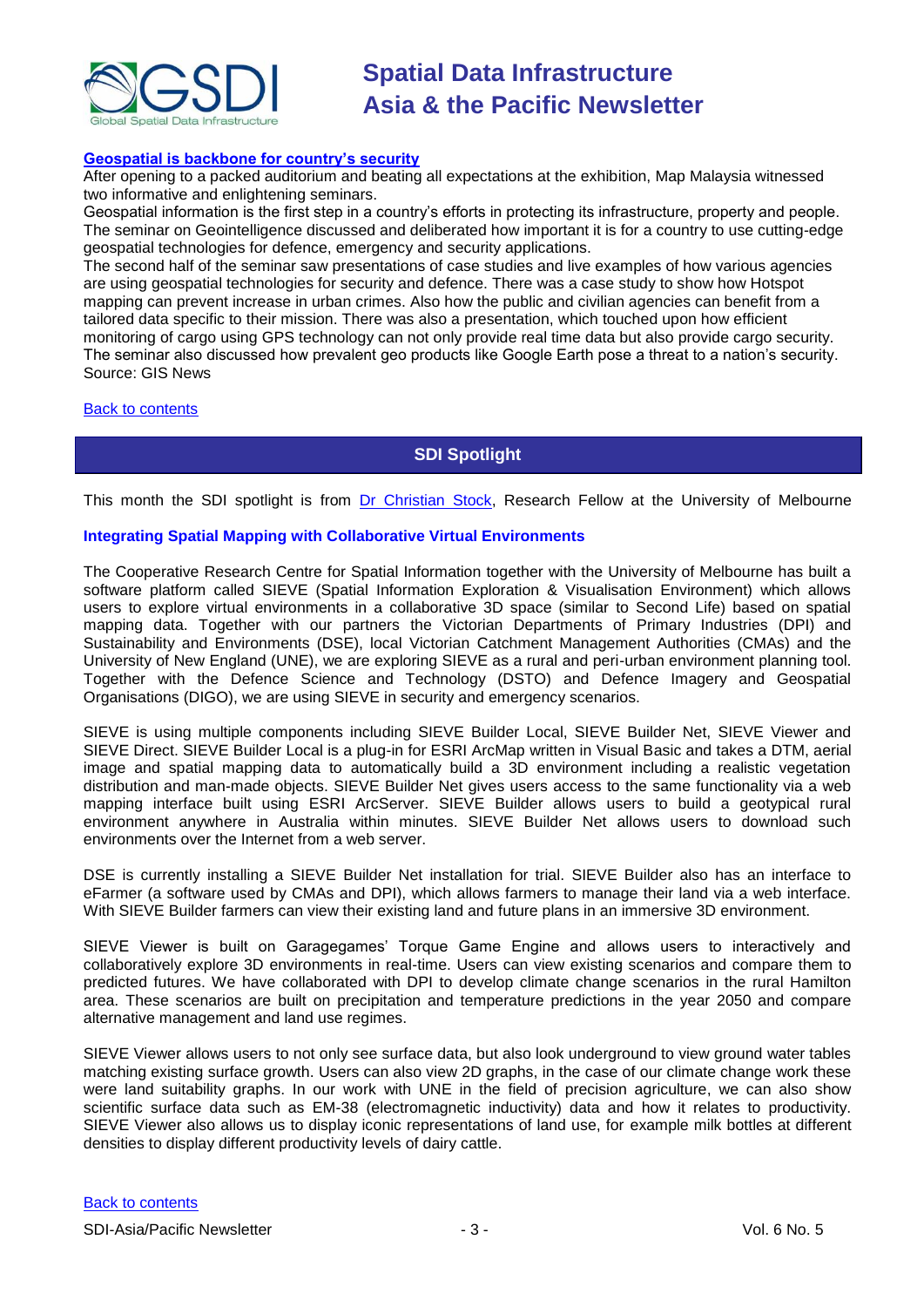

SIEVE Direct allows users to link the GIS directly with the 3D environment (namely ArcGIS with SIEVE Viewer). This allows tracking of users in the 3D space on the 2D GIS. We can furthermore edit objects in the 3D and simultaneously update the GIS database, or make changes to the 2D GIS and see those changes live in the 3D. We can also animate the 3D from the GIS, for example to show progressive changes in the vegetation and connected changes in the ground water tables.

SIEVE Viewer can be used collaboratively, which means that multiple users can join the same virtual space via the Internet. This could, for example, be used as an advisory system where land managers can meet scientists and policy makers to discuss issues at hand and visually explore alternatives. One recent addition to our system is the functionality to exchange images via the Internet connection. One person can upload a georeferenced photograph (this could be showing soil erosion) to a server and other users can see it in the 3D environment at the location the photo was taken.

We are currently working on integrating mashup technologies into our SIEVE framework. This will allow us to integrate live data feeds from the Internet into SIEVE where we can visualise this data. This could be live weather, time of day and current vehicle traffic. This will be especially useful in security applications where current data like traffic conditions can be vital to make good decisions.

To view SIEVE in action, you can view 2 videos on youtube:<http://www.youtube.com/watch?v=Pm4Yg5Csv64> &<http://www.youtube.com/watch?v=xiIKWyubl58>

# <span id="page-3-0"></span>**The editors are actively soliciting contributions to the monthly "SDI Spotlight" feature for the June and subsequent issues.**

# **GIS Tools, Software, Data**

# **[Understanding the G-20 Economic Stimulus Plans](http://www.brookings.edu/articles/2009/03_g20_stimulus_prasad.aspx)**

*Editor's Note: Almost all of the G-20 countries have announced some type of fiscal stimulus plan to get their economies back on track the distribution of the plans are illustrated using an interactive mapping* Source: Brookings

# **[Local early quake warning system created](http://english.siamdailynews.com/asia-news/eastern-asia-news/taiwan-news/local-early-quake-warning-system-created.html)**

A researcher in Taiwan has successfully developed a [computer software system](http://english.siamdailynews.com/news-topics/computer-software-system) and

a low-cost palm-sized device that could give an early warning of up to 30 seconds before a major earthquake strikes. Prof. Wu Yih-min at National Taiwan University"s Department of Geosciences has dedicated more than 10 years to developing the system, which has aroused keen interest in many nations. Source: Asia Daily News Online (13.04.09)

# **[Malaria Atlas Project](http://www.map.ox.ac.uk/)**

Spatial medical intelligence is central to the effective planning of malaria control. Forty years have passed since the cartography of malaria

worldwide was taken seriously. The Malaria Atlas Project (MAP) was founded in 2005 to fill this niche for the malaria control community at a global scale.

The [MAP](http://www.map.ox.ac.uk/MAP_team.html) team have assembled a unique spatial database of linked information based on medical intelligence and satellite-derived climate data to constrain the limits of malaria transmission and the largest ever archive of community-based estimates of parasite prevalence. To-date we have collated 14,710 parasite rate surveys (*P.f.* 14,393; *P.v.* 4618) from an aggregated sample of 2,979,627 slides in 84 countries. These data have been assembled and analysed by a group of geographers, statisticians, epidemiologists, biologists and public health specialists.

Source:<http://www.map.ox.ac.uk/>

# **[Climate Change Vulnerability Mapping for Southeast Asia \(January 2009\)](http://www.idrc.ca/uploads/user-S/12324196651Mapping_Report.pdf)**

[Back to contents](#page-0-2) This paper provides information on the sub-national areas (regions/districts/provinces) most vulnerable to climate change impacts in Southeast Asia. This assessment was carried out by overlaying climate hazard maps, sensitivity maps, and adaptive capacity maps following the vulnerability assessment framework of the United Nations **Inter-governmental Panel on Climate Change (IPCC)**. The study used data on the spatial

# SDI-Asia/Pacific Newsletter  $\overline{a}$  - 4 -  $\overline{a}$  - Vol. 6 No. 5



An Interactive Man of the G.20 Sti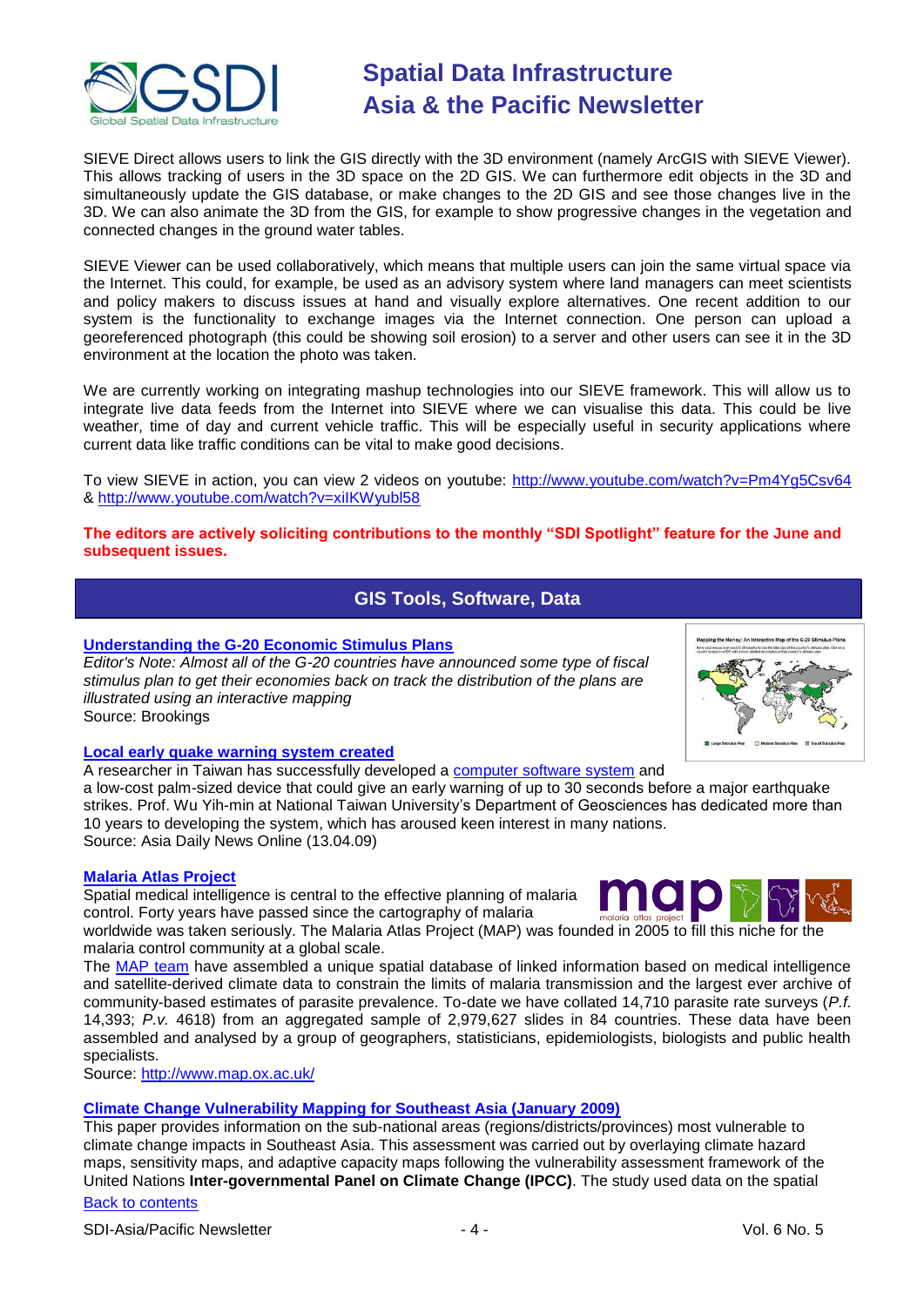

distribution of various climate-related hazards in 530 sub-national areas of Indonesia, Thailand, Vietnam, Lao PDR, Cambodia, Malaysia, and the Philippines. Based on this mapping assessment, all the regions of the Philippines; the Mekong River Delta in Vietnam; almost all the regions of Cambodia; North and East Lao PDR; the Bangkok region of Thailand; and West Sumatra, South Sumatra, West Java, and East Java of Indonesia are among the most vulnerable regions in Southeast Asia. Source: thanks to KL.

### **[Observing Crustal Movement in China](http://www.asmmag.com/news/observing-crustal-movement-in-china)**

Trimble has been selected by the China Earthquake Administration to supply GNSS continuous operating reference station receivers for a project to build a crustal movement observation network in China. The formation of the network comes after the Sichuan Earthquake reminded Chinese authorities of the dangers presented by crustal movement.

Source: *Asian Surveying & Mapping*

### **The Map World Forum 2009 [proceedings are now available](http://gisdevelopment.net/proceedings/mapworldforum/2009/index.htm)**

### **[Chinese Satellites Begin Disaster Monitoring](http://www.asmmag.com/news/chinese-satellites-begin-disaster-monitoring)**

China's first two satellites dedicated to environment and disaster monitoring began official operations on 30 March, according to Chinese state media. Source: Asian Surveying & Mapping and [ChinaView News.](http://news.xinhuanet.com/english/2009-03/31/content_11102981.htm)

### **[ExpressMaps for Emergency Response](http://www.asmmag.com/news)**

Spot Image and Infoterra are launching an online service to deliver detailed basemaps covering 75 per cent of the Earth"s land surfaces. This service creates basemaps at a scale of 1:50 000, which can be delivered electronically to users within 6 hours. It is aimed at first responders in crisis management situations. Source: Asian Surveying & Mapping

### **[CDC develops Disease Control GIS](http://tinyurl.com/dn4hyv)**

Center for Disease Control (CDC), Taiwan has developed a GIS system to monitor and control diseases and offer information to all medical organisations and the public. Source: [PRLog.org](http://www.prlog.org/) and [GIS News](http://www.gisdevelopment.net/news/viewn.asp?id=GIS:N_gxtzsrabnv&Ezine=apr1309§ion=News)

### **[Japan Plans As Many As 100 Mini-Satellites](http://vector1media.com/spatialsustain/)**

Part of Japan's \$150 billion stimulus plan calls for a new domestic industry for small satellites. A science ministry spokesperson indicates that the smaller satellites (each 50 cm long and weighing 50 kg) can be deployed quickly and cheaply for such tasks as monitoring natural disasters and traffic jams. Japan plans to build 50 to 100 satellites for \$3 million to \$4 million each to be launched into a low-Earth orbit by an inexpensive Russian rocket.

Source: V1 Magazine & [U.S. News and World Report](http://www.usnews.com/articles/science/2009/04/16/report-japan-to-build-up-to-100-mini-satellites.html) 

### **[Green Map project to survey lakes, dams in Jakarta](http://www.gisdevelopment.net/news/viewn.asp?id=GIS:N_pkzmliervh&Ezine=apr2009§ion=News)**

Volunteers from the Jakarta Green Map project are planning to map lakes and dams in Jakarta and surrounding areas and record their conditions in the wake of the Situ Gintung disaster last month when the man-made earthen wall of the reservoir in Tangerang burst last month, sending a deadly torrent of muddy water to nearby villages. More than 90 people were killed and hundreds of homes destroyed. Source: [Jakarta Post](http://tinyurl.com/chbcfz) and GIS Development Weekly

#### <span id="page-4-0"></span>[Back to contents](#page-0-1)

# **News from abroad**

*"This section has been included to highlight some of the developments happening outside the region which demonstrate SDI in action.*

# **[Satellite data depict effects of climate change in Antartica](http://pubs.usgs.gov/imap/2600/)**

Antarctica's glaciers are melting more rapidly than previously known because of climate change, according to a new U.S. Geological Survey report prepared in close collaboration with the British Antarctic Survey. The report is based on the historical and recent satellite imagery, aerial photography and other data, as well as the newest

### [Back to contents](#page-0-2)

SDI-Asia/Pacific Newsletter  $\sim$  5 - Section 1.5 - Vol. 6 No. 5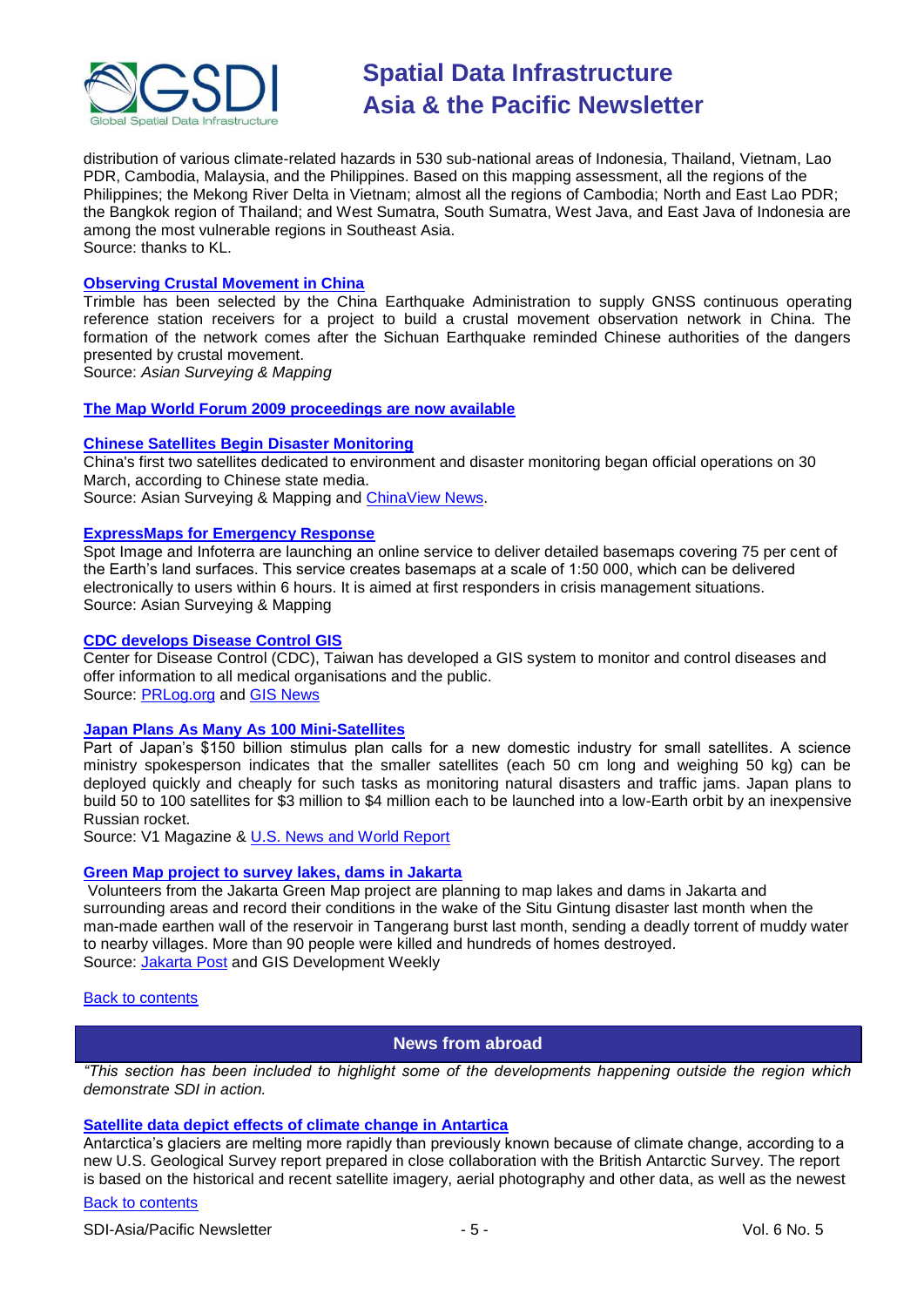

mapping techniques. The study has released maps of recent glacier retreat along Antarctica"s Larsen and Wordie Ice Shelves.

Source : US Geological Survey and **GIS News** 

# **[Snow maps from space aid reindeer herders](http://www.gisdevelopment.net/news/viewn.asp?id=GIS:N_zbwvnqcguk&Ezine=apr1309§ion=News)**

Arctic reindeer herders in northern Scandinavia are getting a view from space to help them look after their herds as the region copes with climate change. Using satellite-based snow melt maps supplied by the European Space Agency (ESA) backed program Polar View, herders are able to view the depth of snow and judge where the best foraging spots are to take their reindeer

Source: [CNN](http://edition.cnn.com/2009/TECH/04/02/eco.snowmaps/) and GIS News (*who provided the headline !*)

# **[Aerial photograph archives resolve land ownership disputes](http://www.agi.org.uk/pooled/articles/BF_NEWSART/view.asp?Q=BF_NEWSART_311426)**

Aerial survey firm Bluesky has launched a new Web service designed to help resolve boundary, rights of way, and other land related disputes in Britain. Visitors to < *[www.oldaerialphotos.com](http://www.oldaerialphotos.com/)* > can now identify and acquire photographic evidence from the past to support their claim and in addition to the historical aerial photomaps a range of professional services are also available including Letters of Authenticity, Statutory Declaration and even appearance in court by a professional photographic interpreter. With prices starting from £20 the Old Aerial Photos Legal Service can save time and money, even helping to resolve disputes before they escalate.

Visitors can search through the millions of aerial images dating back as far as the 1917 by simply entering a postcode, address or grid reference. Detailed search results, including the age and ground coverage, of every image that matches the search criteria are displayed and the visitor can choose to purchase either a hard copy print or digital image file.

Images that are available for sale on the Website include some of the earliest commercial aerial survey images, military photography from World War II and many national archives, including oblique aerial photographs.

Source : [Assoc for Geo Information](http://www.agi.org.uk/) and [GIS News](http://www.gisdevelopment.net/news/viewn.asp?id=GIS:N_zcwofdxvqu&Ezine=apr1309§ion=News)

# **[Russia Keeps Eye On Arctic](http://www.sptimes.ru/index.php?action_id=2&story_id=28333)**

Russia recently announced it was watching the extent of militarization in the Arctic as global warming makes potentially valuable resources in the polar region more accessible and would plan its strategy accordingly. Russia has already staked its claim to a majority of the Arctic waters, which it shares with four NATO countries, and planted a Russian flag on the seabed under the North Pole 18 months ago to reinforce its position. Source: St Petersburg Times & [V1 Newsletter.](http://www.vector1media.com/newsletter/archive/v1-newsletter%11vol.-3,-issue-15/)

hear also the BBC radio *Discovery* programme, ["Oceans: what lies beneath?" episode 3](http://www.bbc.co.uk/programmes/p002pv2n) where the mineral and biomedical riches available for utilization are discussed.

### **[High-Tech Kayak Used to Map Tennessee River](http://vector1media.com/spatialsustain/high-tech-kayak-used-to-map-tennessee-river.html)**

Researchers at the University of Tennessee have equipped a kayak with video cameras both above and below water, a GPS receiver, a sonar depth finder and underwater laser to map the Big South Fork National River and the Obed Wild and Scenic River for the National Park Service.

Data collected from the high-tech kayak will be imported into a geographic information system (GIS) for study and map making. The purpose of the project is to identify habitat for endangered freshwater muscles and endangered fish. The project will cover 77 miles of the Big South Fork River and 470 miles of tributaries. You can read more on this project, and view a short video, on [this coverage](http://www.knoxnews.com/news/2009/apr/14/university-of-tennessee-experts-map-local-waters/) from Knox News. Source: V1 Media and KnoxNews to [view video.](http://www.knoxnews.com/news/2009/apr/14/university-of-tennessee-experts-map-local-waters/)



# **[Satellites Document Earth Movement During Italy Quake](http://vector1media.com/spatialsustain/satellites-document-earth-movement-during-italy-quake.html)**

The **European Space Agency just released details about how the Envisat** Advanced Synthetic Aperture Radar (ASAR) instrument was able to document the movement of the earth over the L"Aquila area of central Italy during this month"s seismic events. The interferogram above shows the deformation pattern, with each fringe equivalent to surface displacement of 2.8 cm. Source: V1 Media

# **[Largest disease association database ever](http://www.newswise.com/articles/view/551042/)**

USA: A team of researchers from Northeastern University and Harvard University has created a map summarising disease associations expressed in a population of more than 30 million people. Using a database of insurance claims, the researchers have created the largest disease network database ever built.

# [Back to contents](#page-0-2)

SDI-Asia/Pacific Newsletter  $\overline{6}$  - 6 -  $\overline{8}$  -  $\overline{9}$  -  $\overline{9}$  -  $\overline{9}$  -  $\overline{9}$  -  $\overline{9}$  -  $\overline{9}$  -  $\overline{9}$  -  $\overline{9}$  -  $\overline{9}$  -  $\overline{9}$  -  $\overline{9}$  -  $\overline{9}$  -  $\overline{9}$  -  $\overline{9}$  -  $\overline{9}$  -  $\over$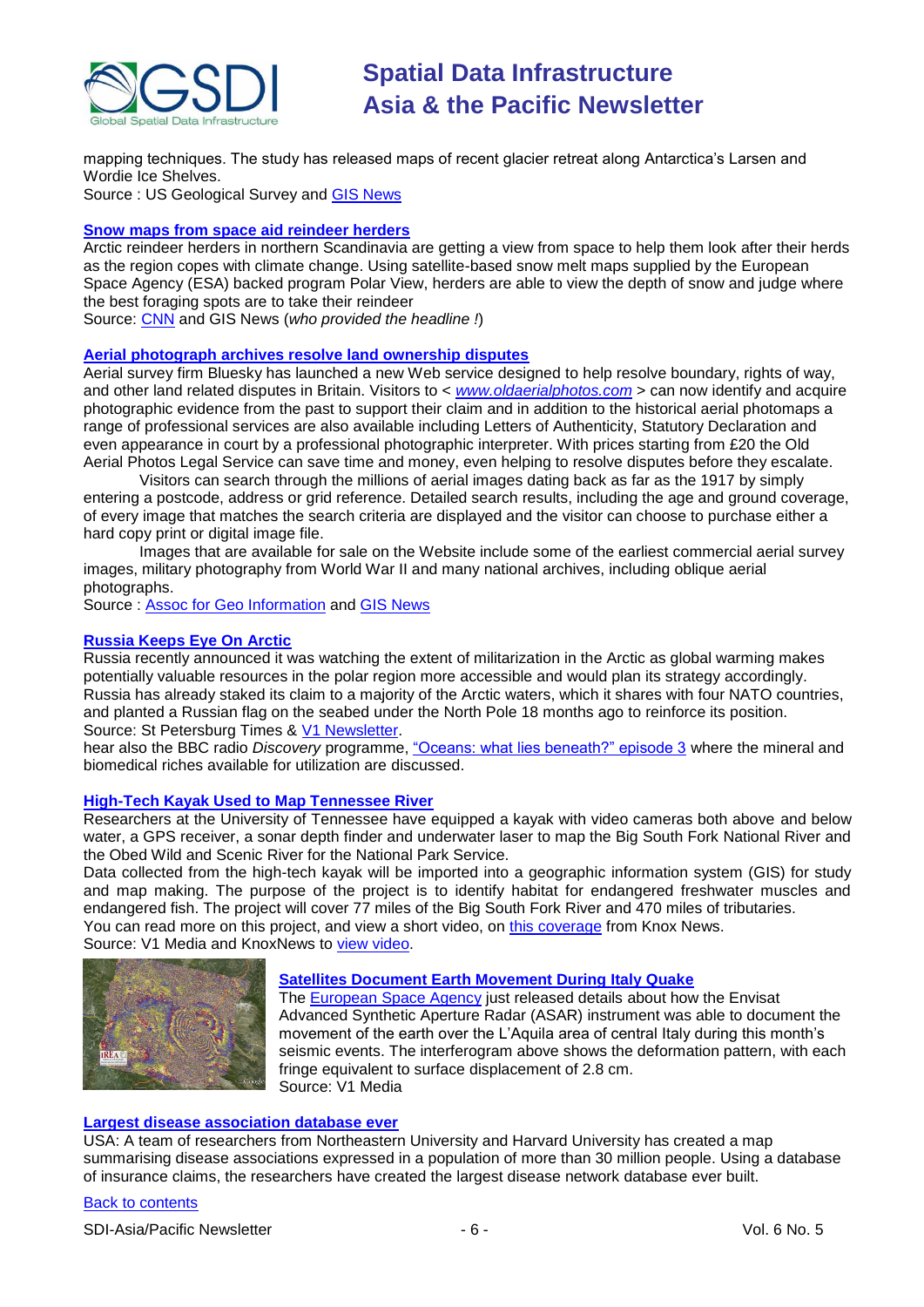

Source: Newswise Science News and [GIS Development Weekly](http://www.gisdevelopment.net/news/viewn.asp?id=GIS:N_liswnktepm&Ezine=apr2009§ion=News)

# **Washington police"s mapping system protects public K-12 schools**

The Washington Association of Sheriffs and Police Chiefs (WASPC) announced that the statewide Critical Incident Planning and Mapping System (CIPMS) is now protecting nearly 2,000 public K-12 schools in the State of Washington. The CIPMS is also protecting 18 of the state's 35 community colleges. The statewide system provides police, fire, school officials and other first responders with secure and instant access to critical campus information including site and floor plans, aerial and geospatial (GIS) imagery, hazardous material locations, emergency response plans, digital images both inside and outside the school, and evacuation routes via a computer.

Source: [PR Newswire](http://sev.prnewswire.com/computer-electronics/20090415/SF9898115042009-1.html) and [GIS Development Weekly](http://www.gisdevelopment.net/news/viewn.asp?id=GIS:N_elarwktsxh&Ezine=apr2009§ion=News)

# **[GIS Used to Link Pesticides to Parkinson's Risk](http://apb.directionsmag.com/archives/5678-GIS-Used-to-Link-Pesticides-to-Parkinsons-Risk.html)**

A report [\(abstract,](http://aje.oxfordjournals.org/cgi/content/abstract/169/8/919) article requires subscription) in the April 15 issue of the *American Journal of Epidemiology* by Beate Ritz, professor of epidemiology at the UCLA School of Public Health, and Sadie Costello, a former doctoral student at UCLA who is now at the University of California, Berkeley, found that Central Valley California residents who lived within 500 meters of fields sprayed between 1974 and 1999 had a 75-percent increased risk for Parkinson's Disease.

The pair, with input from other researchers, developed a GIS model to estimate human exposure to pesticides that used land-use maps and state pesticide-use reporting data.

Source: Directions Magazine blog

# **[From Directions Magazine blog](http://apb.directionsmag.com/archives/5666-GIS-in-the-News.html) "GIS in the News"**

Two young geographers from the University of St. Thomas are helping an Edina, MN resident trace property confiscated from his family by the Nazis using GIS. *[Minneapolis Star Tribune](http://www.startribune.com/local/west/43211052.html?elr=KArks:DCiUHc3E7_V_nDaycUiD3aPc:_Yyc:aUU)*

Two Georgia Southern University geographers, Brian Bossak and Mark Welford, are using GIS to map data about the Black Death and perhaps show that it was not caused by bubonic plague, but instead was a virus spread by person-to-person contact along trade routes used mainly in warm weather. *[Augusta Chronicle](http://chronicle.augusta.com/stories/latest/lat_518382.shtml)*

### **[Swine "flu Pandemic preparedness](http://vector1media.com/spatialsustain/)**

How quickly can our governments respond to the Swine Flu if it does become a pandemic? How quickly do they need to respond?

Source: V1 Media blog

# **Swine Flu: Map it and track [it with Google Maps mashups](http://gpsobsessed.com/swine-flu-map-it-and-track-it-with-google-maps-mashups/)**

# **[NAVTEQ reveals results of a research study on environmental impact](http://www.gisdevelopment.net/news/viewn.asp?id=GIS:N_uvjfxzbyat&Ezine=apr2709§ion=News)**

In a three pronged study which evaluated drivers without a navigation system, drivers with a navigation system, and drivers with a navigation system that included traffic, the results revealed that drivers using navigation devices 1) drove shorter distances and 2) spent less time driving. Conducted in two metropolitan areas of Germany – Dusseldorf and Munich – the study also showed that drivers with navigation devices had a 12% increase in fuel efficiency, as measured by liters of fuel consumed per 100 kms. Fuel consumption among those drivers using navigation fell from 8.3 to 7.3 l/100kms.

This increase in fuel economy translates to an estimated .91 tons (metric) decrease in carbon dioxide emissions every year per driver, or a 24% decrease over the amount that the average non-navigation user emits per year. Source: GIS News & [Navtec press release.](http://www.navteq.com/webapps/NewsUserServlet?action=NewsDetail&newsId=724&lang=en&englishonly=false) 

### **NOAA brings [Great Lakes to Google Earth](http://www.gisdevelopment.net/news/viewn.asp?id=GIS:N_caegivobrh)**

NOAA (National Oceanic & Atmospheric Administration) is helping Americans peer beneath the surfaces of the five Great Lakes by providing Google Earth with data that now includes detailed three-dimensional mapping of Lakes Huron, Ontario, Erie, Superior and Michigan.

"NOAA"s data opens up the fascinating world underneath the planet"s largest fresh water system," said Richard W. Spinrad, NOAA assistant administrator for oceanic and atmospheric research and a member of Google's Ocean Advisory Council. "As an oceanographer, I find this an exciting use of scientific data to serve society." Source: GIS News and [NOAA News](http://www.noaanews.noaa.gov/stories2009/20090423_google.html)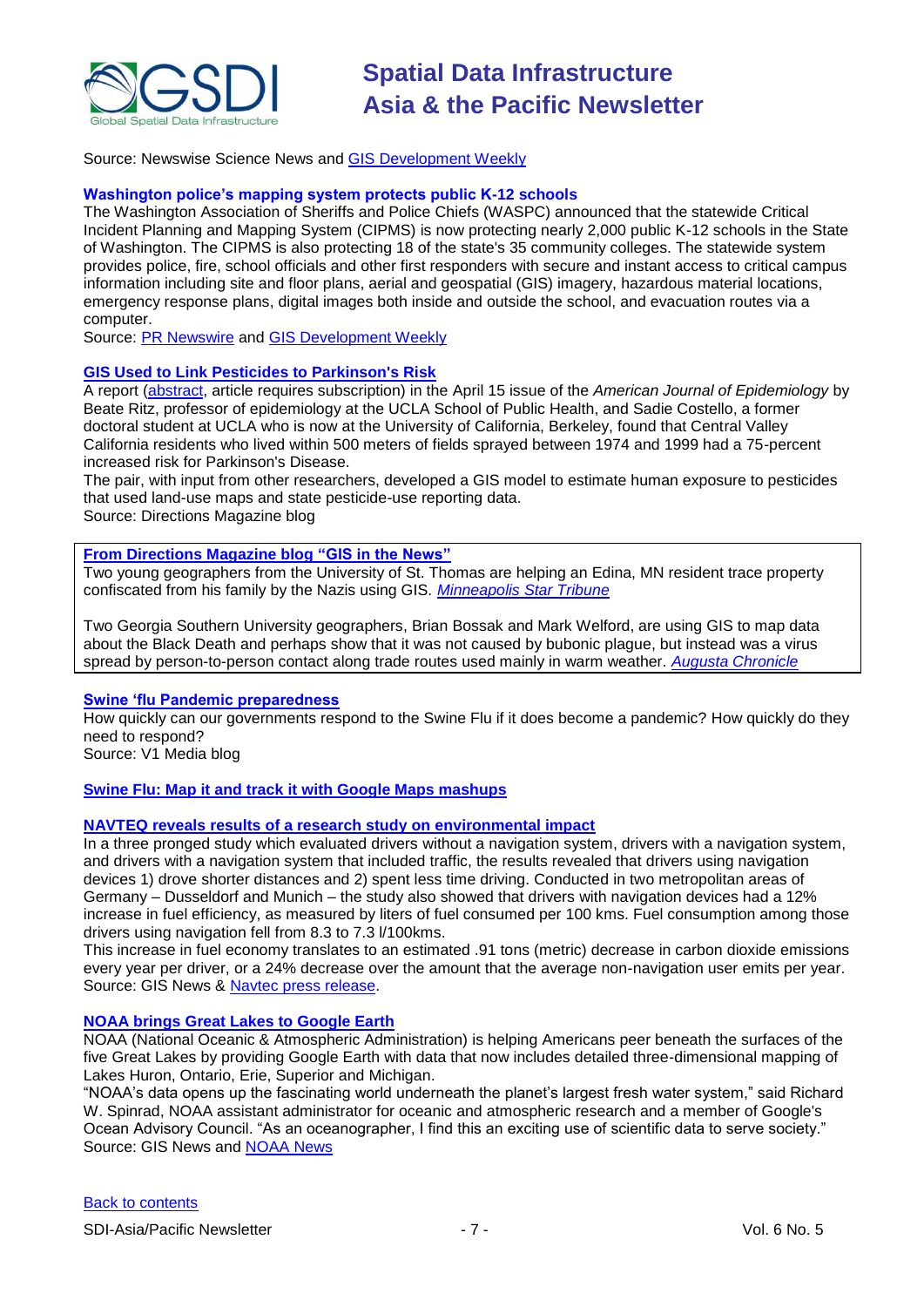

### **[LiDAR data reveals historic landslides](http://www.gisdevelopment.net/news/viewn.asp?id=GIS:N_wjdpmvcsiu&Ezine=apr2709§ion=News)**

The Oregon Department of Geology and Mineral Industries (DOGAMI) has released two maps showing historic and pre-historic landslides in the West Bull Mountain area of Washington County and the northwest portion of Oregon City in Clackamas County.

Using LiDAR, DOGAMI geologists are working with local governments across Oregon to create a new generation of landslide inventory maps that are more accurate and comprehensive than any in the past. Source: [Salem-News.com](http://www.salem-news.com/articles/april212009/landslide_map_4-20-09.php) & GIS News

### <span id="page-7-0"></span>[Back to contents](#page-0-1)

# **Articles**

**[Editorial](http://www.gisdevelopment.net/ezine/weekly/apr0609.htm) by Dr. Hrishikesh Samant** [< hrishikesh@gisdevelopment.net](mailto:hrishikesh@gisdevelopment.net) > questions the need to "censor" maps and suggests that such censoring may draw attention to sensitive terrorism targets Source: GIS Development

# **[The Elephant is Ready to Race: Geospatial Data Initiatives and Perspectives from India -](http://www.directionsmag.com/article.php?article_id=3120) Part 1**

by [Murali Krishna Gurram, Nooka Ratnam Kinthada and Gilbert H. Castle](http://www.directionsmag.com/author.php?author_id=564)

India encompasses one-third of the world's population, has a ubiquitous cultural commitment to education and achievement, and is on the cusp of being an economic superpower. This article summarizes the remarkable growth of India's geospatial technology industry with respect to its economic growth, in two parts. This first part addresses the background and history of geospatial information in India, and includes a look at existing map policies and constraints.

**[The Elephant is Ready to Race: Geospatial Data Initiatives and Perspectives from India -](http://www.directionsmag.com/article.php?article_id=3129) Part 2**

Part II - Evolutionary changes, and conclusions. Source: Directions Magazine

### **InfoCode publishes paper on GIS in emergency**

USA: InfoCode Corporation, a provider of GIS data, announced the release of a new report entitled "Top 3 Considerations for GIS in Emergency Notification." The paper provides practical ideas for implementing notification-oriented GIS based on the company's years of experience. The content is geared toward emergency notification system managers of all backgrounds and experience levels. Source: [InfoCode Press release](http://www.prlog.org/10218860-report-on-gis-data-for-emergency-notification-released.html) and [GIS Development Weekly](http://www.gisdevelopment.net/news/viewn.asp?id=GIS:N_zjhragixwn)

**New Zealand prefers federated information to SDI** interview of Sharon Cottrel, General Manager, Customer Services, Land Information New Zealand SOURCE: [GIS Development Weekly](http://gisdevelopment.net/magazine/global/2009/april/52.htm)

### **[SDI Developments in the World"s Currently Existing Mega Cities \(April 2009\)](http://www.fig.net/pub/monthly_articles/april_2009/boos_mueller_april_2009.pdf)**

Ms. Silke BOOS and Prof. Hartmut MUELLER, Germany - FIG Commission 3 Working Group WG3.2 Spatial Data Infrastructures in Mega Cities.

The objective of this paper is to discuss the results of an internet search concerning the use of Spatial Information Technology in the world"s currently existing mega cities. The search starts from a nationwide view on the execution and the progression status of SDIs in the home countries of mega cities and zooms in to the specific aspects of spatial data management in the metropolitan areas of special interest. As a result, the authors come to the conclusion that current SDI development in mega cities covers the whole range from first stage conceptual ideas up to an almost complete operational SDI availability.

< [http://www.fig.net/pub/monthly\\_articles/april\\_2009/april\\_2009\\_boos\\_mueller.html](http://www.fig.net/pub/monthly_articles/april_2009/april_2009_boos_mueller.html) >

<span id="page-7-1"></span>[Back to contents](#page-0-1)

# **Books and Journals**

# **Open Geospatial Consortium News**

To subscribe [send mail](mailto:emailto:newsletter-request@lists.opengeospatial.org) with "subscribe" (no quotes) in the subject

[Back to contents](#page-0-2)

SDI-Asia/Pacific Newsletter  $\overline{8}$  - 8 -  $\overline{8}$  -  $\overline{8}$  -  $\overline{8}$  -  $\overline{8}$  Vol. 6 No. 5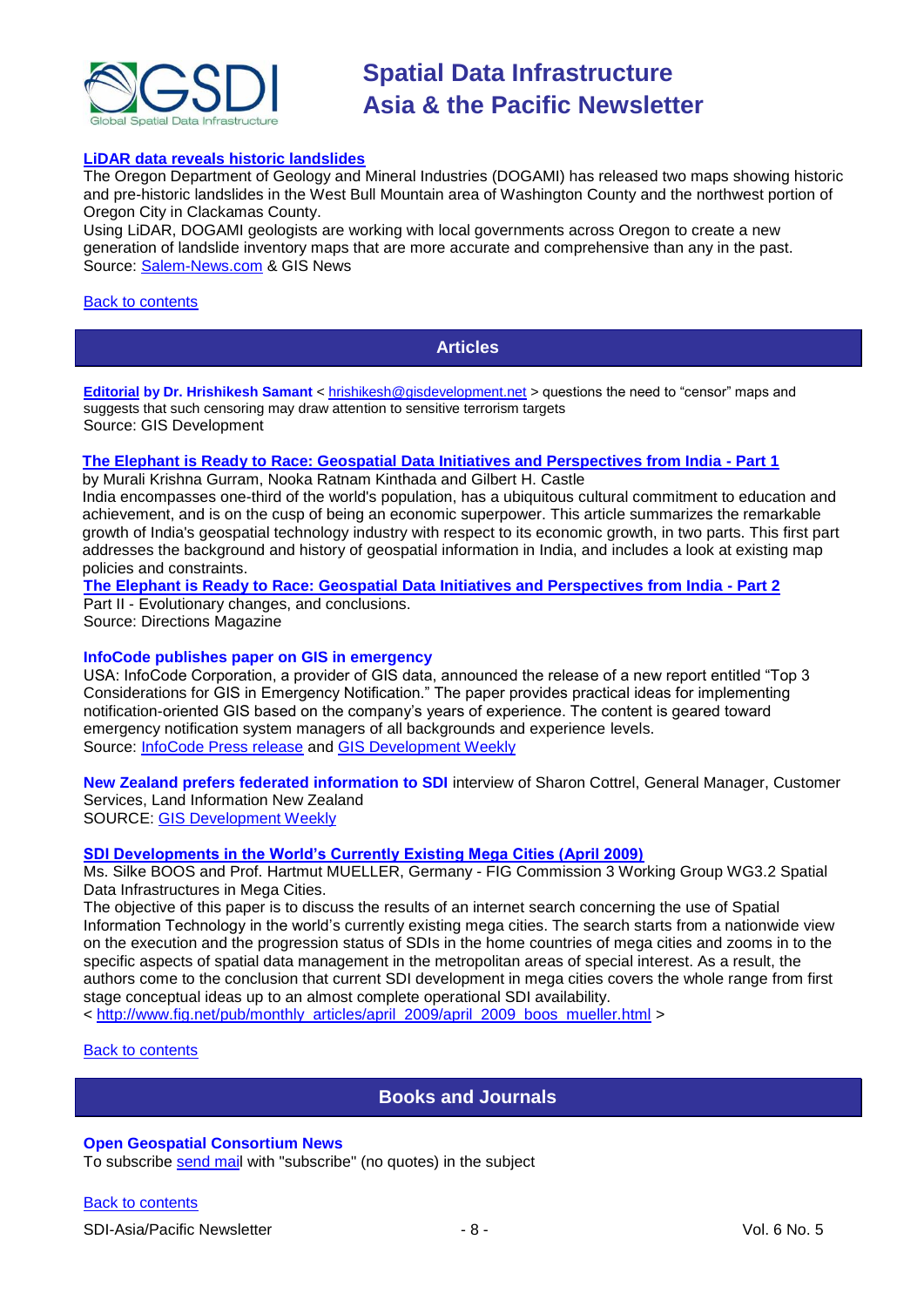

# **[Next Generation Geospatial Information: From Digital Image Analysis to SpatioTemporal Databases](http://www.amazon.com/exec/obidos/ASIN/B000SIG4I6/directionsm00-20)**

With a growing ability to collect and store geospatial information leading to increasing amounts of heterogeneous geospatial data, Next Generation Geospatial Information confronts these new challenges through a collection of contributions from leading experts. This book addresses the distributed nature of currently available spatial data infrastructure. It discusses image-based geospatial information management and modeling, covering such topics as semi-automated feature extraction. It presents indexing techniques and query processing methods including indexing for location-based services. This text also explores the role of ontology and semantics in geospatial data processing. From Taylor & Francis, 2009. (Kindle edition also available.)

### **Submissions open for The Cartography Design Annual #2**

Following the success of the first Cartography Design Annual, submissions are now being accepted for the



second edition of the book. The Cartography Design Annual is a collection of maps from some of the top cartographers in the world which clearly shows that the craft of cartography is very much alive and well.

Compiled and edited by Nick Springer, the Cartography Design Annual #2 will collect a select group of maps published in the calendar year 2008. The book, published in full-color with an overview and detail view of each map, is beautiful as well as informative. **To submit a map for consideration in Annual #2, or** 

**to purchase a copy of Annual #1, [visit.](http://www.cartographyannual.com/) For additional information [email.](mailto:info@cartographyannual.com)**

Source: Springer press release

# **[GIS Cartography: A Guide to Effective Map Design](http://www.amazon.com/exec/obidos/ASIN/1420082132/directionsm00-20)**

Maps, either printed or digital, can create effective communication with bosses, clients, other scientists, and the public. However, entry level GISers often find that map design was given short shrift in their pre-professional life. It is time for the GIS field, which is maturing in other ways, to improve its skills in this area. Based on the author's more than 10 years of research and practice in map design, *GIS Cartography: A Guide to Effective Map Design* provides the tools to create truly sophisticated maps. From CRC, 2009.





**[Introducing Geographic Information Systems with ArcGIS: A Workbook Approach to](http://www.amazon.com/exec/obidos/ASIN/0470398175/directionsm00-20)  [Learning GIS, S](http://www.amazon.com/exec/obidos/ASIN/0470398175/directionsm00-20)econd Edition** *Introducing Geographic Information Systems with ArcGIS, Second Edition* serves as both an easy-to-understand introduction to GIS and a hands-on manual for the ArcGIS 9.3 software. This combination theory-workbook approach is designed to quickly bring the reader from GIS neophyte to well-informed GIS user from both a general knowledge and practical viewpoint. Replacing the traditional separate texts on theory and application, the book integrates a broad introduction to GIS with a software-specific workbook for ESRIs ArcGIS in a single comprehensive volume. Easy to read, interesting, and at times

quite amusing, the new edition is even more accessible to a wide variety of readers. From Wiley, 2009.

The Global Spatial Data Infrastructure Association (GSDI) has published **[the GSDI Cookbook](http://gsdidocs.org/GSDIWiki/)** in a wiki environment and would like to invite contributions to this resource from a broad community of geographic data providers and users. The GSDI Cookbook wiki provides the necessary background information to evaluate and implement existing components of SDI. The GSDI Cookbook includes topics on data development, visualization, discovery, standards, legal and economic issues, community building, and case studies. In light of the rapidly evolving technological environment that SDI operates within, we would especially encourage contributions and updates to the GSDI Cookbook in the areas of service interoperability, data discovery, and data visualization.

The Cookbook wiki may be accessed at:<<http://gsdidocs.org/GSDIWiki/> >

# **[Handbook on Geospatial Infrastructure in Support of Census Activities](http://unstats.un.org/unsd/demographic/standmeth/handbooks/Series_F103en.pdf)**

The recently published *Handbook on Geospatial Infrastructure in Support of Census Activities* takes into account technological developments in the geographic information area. An official copy of the Handbook is available on-line and set to be published in print form soon. Technological developments in the geographic information area have been reflected in the recently adopted United Nations Principles and Recommendations for Population and Housing Censuses, Revision 2, and puts into the hands of census planners and related personnel this technical guide on the contemporary methods, tools, and best practices that can support census mapping operations more efficiently.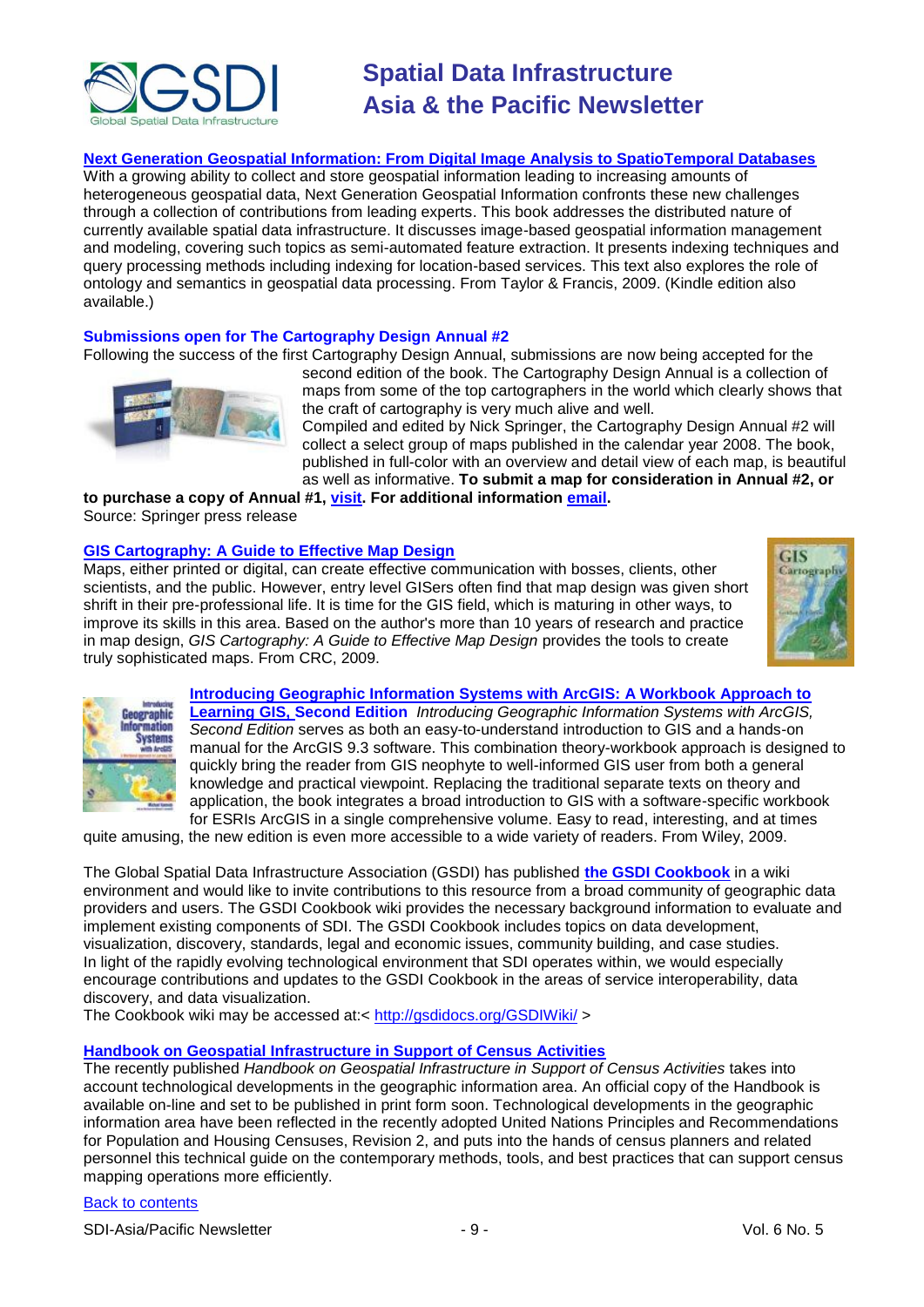

# < [http://unstats.un.org/unsd/demographic/sources/census/2010\\_PHC/Publications/Series\\_F103\\_more.htm](http://unstats.un.org/unsd/demographic/sources/census/2010_PHC/Publications/Series_F103_more.htm) >

#### <span id="page-9-0"></span>**[Back to contents](#page-0-1)**

# **Just for Fun !**

### **[Highest crime rate in L.A.? No, just an LAPD map glitch](http://www.latimes.com/news/local/la-me-geocoding-errors5-2009apr05,0,5966285.story)**

**The department's online map incorrectly showed many crimes downtown -- near City Hall and the police station -- when its 'geocoding' software couldn't interpret the true address.**

Since the inception of the LAPD's online crime map three years ago, the 200 block of West 1st Street has consistently shown up as the most likely place in Los Angeles to be victimized by crime.

But don't believe everything you read on the Internet. The spot, directly in front of the Los Angeles Times and a block from the new LAPD headquarters, is actually quite lawful.

Behind the apparent enigma is a case of virtual unreality. The crimes reported there were real, but they actually happened somewhere else. The only thing they had in common was an address that proved impossible for a computer to find.

The distortion -- which the LAPD was not aware of until alerted by The Times -- illustrates pitfalls in the growing number of products that depend on a computer process known as geocoding to convert written addresses into points on electronic maps.

In this instance, [http://www.lapdcrimemaps.org](http://www.lapdcrimemaps.org/) is offered to the public as a way to track crimes near specific addresses in the city of Los Angeles. Most of the time that process worked fine. But when it failed, crimes were often shown miles from where they actually occurred.

Unable to parse the intersection of Paloma Street and Adams Boulevard, for instance, the computer used a default point for Los Angeles, roughly 1<sup>st</sup> and Spring streets.

Mistakes could have the effect of masking real crime spikes as well as creating false ones. Source: LA Times

### **[The Geography of "BUZZ"](http://www.nytimes.com/2009/04/07/arts/design/07buzz.html?_r=3)**

Apologies to residents of the Lower East Side; Williamsburg, Brooklyn; and other hipster-centric neighborhoods. You are not as cool as you think, at least according to a new study that seeks to measure what it calls "the geography of buzz."

The research, presented in late March at the annual meeting of the Association of American Geographers, locates hot spots based on the frequency and draw of cultural happenings: film and television screenings, concerts, fashion shows, gallery and theater openings.

Source: NY Times

See also [GIS Development Weekly "Image of the Week"](http://gisdevelopment.net/ezine/weekly/imgoftheweekapr2009.htm) (April 20) taken from the [NY Times.](http://www.nytimes.com/interactive/2009/04/06/arts/20090407-buzz-maps.html)

#### **New Scientist World Maps** – Some interesting maps

This feature is presented as an online gallery, with 10 separate images that take you through the analysis and visualization of different map-based views.

- Want to see where the most remote location is?
- Want to see a beautiful image of the world's busiest shipping lanes?

This features illustrates how effective a slideshow can be to display map analysis. This one starts from the finished product and reveals different layers and data sources to deconstruct the final map outcome. Thanks to our Source: [V1 Media blog](http://vector1media.com/spatialsustain/)

# **[Four corners mapping mistake boosts tourism](http://www.gisdevelopment.net/news/viewn.asp?id=GIS:N_qrlxzehtkc)**

A mapping mistake is creating a big boost in tourism at the Four Corners National Monument (USA). Last week, officials with the National Geodetic Survey announced there was a slight miscalculation in where the four corners meet.

Park officials believe the mapping mistake will not deter tourists who photograph each other sprawled across four states. In fact, park manager DeWayne Johnson says tourism has increased since recent media coverage exposed the surveying error.

The National Geodetic Survey says the four corners marker is 1,807 feet east of where it should be placed. Park officials say the marker's current location for the intersection of Arizona, Colorado, New Mexico and Utah is now accepted.

[Back to contents](#page-0-2) **Comment by Nicholas S, on 4/29/2009**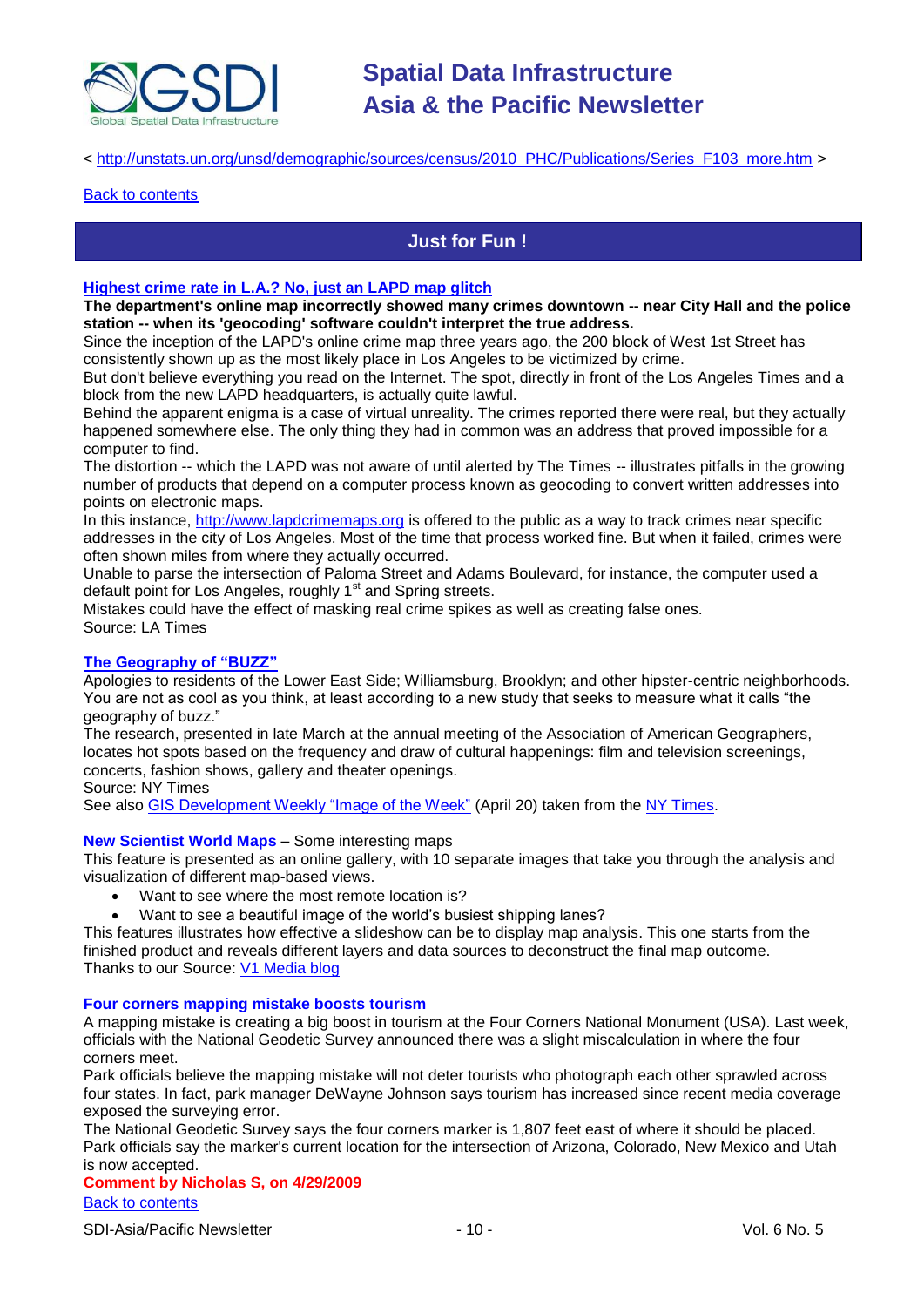

The monument has no error. Just a bunch of bad assumptions leading to misreporting. The monument has always been accepted it's in the correct place and always has been. There was no miscalculation no matter what the NGS says. And who are they to comment on boundary lines anyway. Thank god clowns with GPS units reading GIS maps don't get to locate boundary lines. Source: [Kold Channel 13 News](http://www.kold.com/Global/story.asp?S=10255642&nav=menu86_2) & GIS News

# <span id="page-10-0"></span>[Back to contents](#page-0-1)

# **Training Opportunities**

# **Pre-Conference WORKSHOPS at the 2nd [International Conference on Earth Observation for Global](http://www.eogc2009.com.cn/)**

**[Changes \(EOGC2009\)](http://www.eogc2009.com.cn/)** 25-29 May 2009, Chengdu, China Pre-Conference workshops include:

W1: Satellite Observation of Biomass Burning

W2: Remote Sensing of the Coastal Ecosystems

W3: Land-cover Classification using High-resolution Satellite Images

# **[Fourth International Workshop on "Geographical Analysis, Urban Modeling, Spatial Statistics" \(GEOG-](http://www.iccsa.org/)[AN-MOD 09\)](http://www.iccsa.org/)**

[<http://www.lisut.org/workshop/GEOG-AN-MOD09/>](http://www.lisut.org/workshop/GEOG-AN-MOD09/) in conjunction with

**[The 2009 International Conference on Computational Science and its Applications \(ICCSA 2009\)](http://www.iccsa.org/) "NEW"** June 29th to July 2rd, 2009

Kyung Hee University-Global Campus, Yongin (Korea)

**Important dates**

**June 29 - July 2, 2009:** ICCSA 2009 Conference.

# **[Association of American Geographers offers membership at reduced rate for eligible professionals](http://www.aag.org/developing/index.htm)**

Geographers and others whose work involves Spatial Data Infrastructure, GIS, remote sensing, and geospatial data issues in Asia and the Pacific may be eligible to join the Association of American Geographers (AAG) for \$20 per year. This new reduced dues rate is open to professionals who earn less than US\$25,000 per year and are both citizens of and residents in certain countries throughout Asia and the Pacific. [A full list of these](http://www.aag.org/developing/eligibility.htm)  [countries is available.](http://www.aag.org/developing/eligibility.htm)

The AAG developing regions membership category offers all regular AAG member benefits, with the exception that publications are provided only in digital format.

For more [information on this membership program,](http://www.aag.org/developing/index.htm) or [contact Matthew Hamilton.](mailto:mhamilton@aag.org) For more information on the [Association of American Geographers.](http://www.aag.org/)

# **[Advanced Training in Remote Sensing & GIS](http://www.isnet.org.pk/course02-09.htm)**

**Inter-Islamic Networks on Space Sciences and Technology (ISNET)** is an inter-state, non political and non profit making agency. It is an independent, autonomous and self governing institution under the umbrella of the OIC (Organisation of Islamic Conference) Standing Committee on Scientific and Technological Cooperation (COMSTECH). SUPARCO is the host organisation of ISNET.

Institute: National Center for Remote Sensing and Geo-Informatics (NCRG), Karachi, Pakistan [Application deadline & Form:](http://www.isnet.org.pk/Downloadables/form-courses-08.doc) 1 June 2009

Starting Date: 13 July 2009 (2 weeks)

The course aims at providing knowledge and skills in state-of-the-art remote sensing technologies and their applications. It will also focus on concepts of digital image processing techniques, development of image processing algorithms to achieve various image processing tasks. It will also attempt to explore functionalities of various off-the-shelf commercial systems and their comparison. Hands-on training will be imparted to develop practical skills in image processing. The course will touch upon latest developments in remote sensing both in space and ground segments.

ISNET will sponsor participants on the basis of evaluation of the course organising committee and also consider the criteria of first come first served basis. Usually only 4-5 participants can be accommodated in each Course. Sponsorship for workshop will depend on the availability of sponsorship funds for that particular workshop. Thanks to Kate Lance for bringing this to our attention.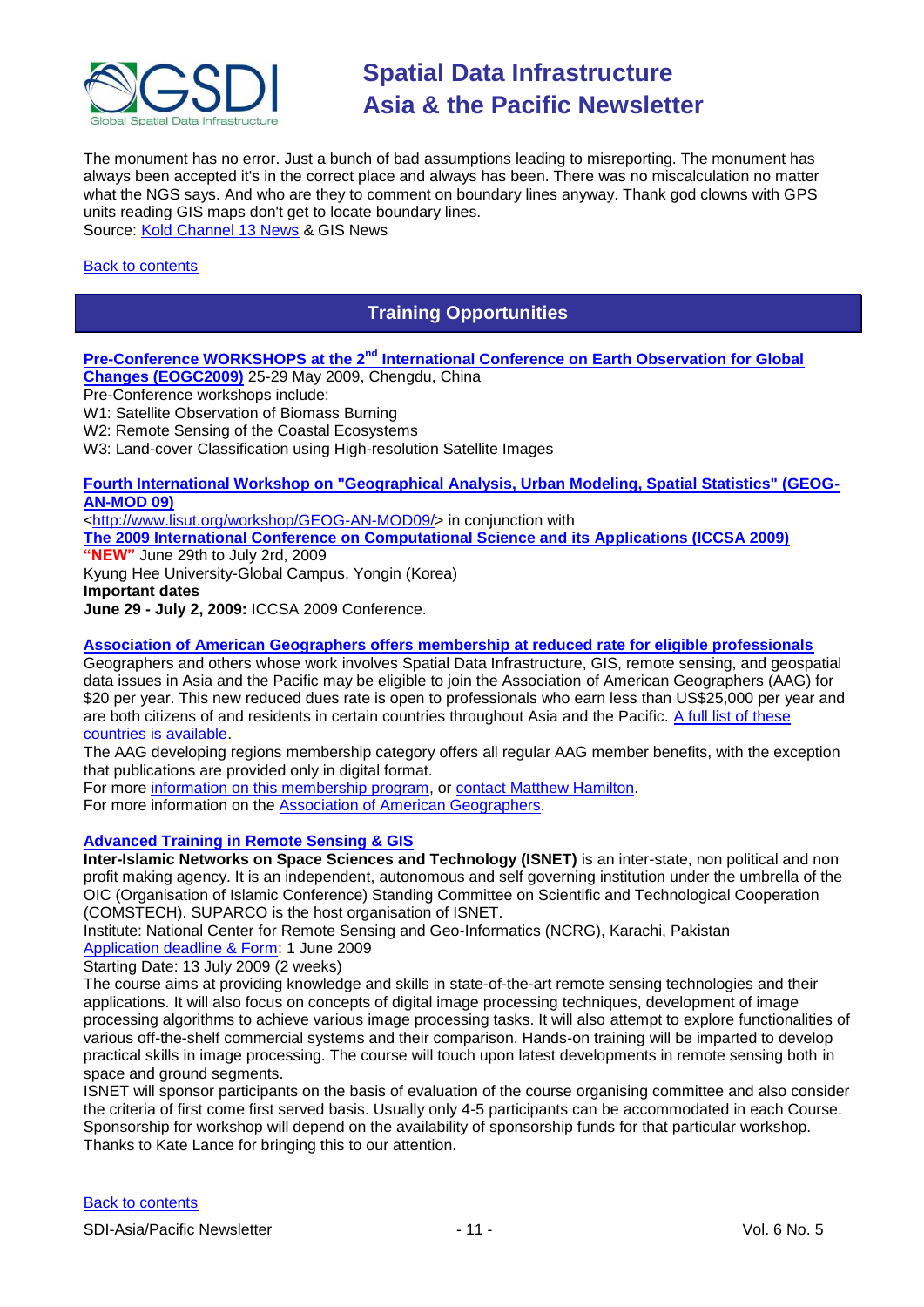

# **WMO/RCUWM/UNW-DPC Training Workshop on Integrated Flood Management**

The Training Workshop on Integrated Flood Management (IFM), to be held on 11-14 May 2009 in Tehran, Iran, is being developed by the World Meteorological Organization in cooperation with the Regional Centre on Urban Water Management-Tehran and UN-Water Decade Programme on Capacity Development (UNW-DPC) for flood-prone countries, cities, and communities, with the aim of scaling-up action on integrated flood management to contribute to a minimization of losses of life from flooding and to an efficient use of flood plain resources. The course will provide participants an in depth exposure to the social, economic, environmental and institutional dimensions of flood management and allow them to develop an integrated perspective on floods, floodplains and the development process in their own country.

This three-day workshop has been designed for top and mid-level managers/professionals in water resources management, disaster management, land use management and spatial planning, from several countries in Western Asia and Arab region including Iran, Iraq, Pakistan, Afghanistan, India, Bangladesh, Oman, Tajikistan, Kyrgyzstan and Yemen.

[Contact](mailto:info@rcuwm.org.ir) or [visit](http://www.rcuwm.org.ir/) for further information.

Thanks to Kate Lance for bringing this to our attention.

### **United Nations University – ITC - School for Disaster Geo-information Management**

# **Capacity Building for Disaster Geo-Information Management**



Worldwide we are faced with a rapidly growing impact of disasters, due to increased vulnerability and climatic extremes. There is an urgent need to include the concepts of disaster risk management into planning, sustainable development and environmental impact assessment. The evaluation of the expected losses due to hazardous events requires a spatial analysis, as all components differ in space and time, using tools that handle spatial

information, such as geographic information systems (GIS).

One of the important requirements to carry out an effective disaster risk management is capacity building and training of disaster management experts and professionals.

For 2009 the following courses are scheduled:

# **§** Short course **[GIS for Disaster Risk Management](http://www.itc.nl/education/courses/course_descriptions/_pdf/C09-ESA-TM-01.pdf)**

In collabaration with: Asian Disaster Preparedness Center (ADPC) and Geoinformatics Center of the Asian Institute of Technology (AIT), Thailand;

- **§** Distance Education course **[Multi-Hazard Risk Assessment](http://www.itc.nl/education/courses/course_descriptions/C09-ESA-DED-01.aspx)**
- **§ Master of Science** degree course in **[Geo-information for Spatial Planning and Risk](http://www.itc.nl/education/courses/course_descriptions/_pdf/C08-AES-MSC-06.pdf)  [Management](http://www.itc.nl/education/courses/course_descriptions/_pdf/C08-AES-MSC-06.pdf)**, with the University Gadjah Mada, Indonesia
	-
- **§ MSc** and Postgraduate **diploma course** in **[Applied Earth Sciences](http://www.itc.nl/education/courses/course_descriptions/C09-AES-MSc-01.aspx) –** Geo-hazards stream
- **§ MSc** [and Postgraduate](http://www.iirs-nrsa.gov.in/msc_hra.pdf) **diploma course** in **Geo-hazards**, with IIRS, Dehra Dun, India.

For more information go to [Website.](http://www.itc.nl/unu/dgim/default.asp)

### **Workshop on quality, scale and analysis aspects of city models**

Lund, Sweden, December 3-4, 2009

### **Topics**

- Multiple representation modelling, storage and analysis of city models
- Integration of 2d and/or 3d-models, as well as image data
- Quality-based generalization: control and evaluation
- Semantic generalization of data models
- Understanding uncertainties in spatial data
- Presentation of quality information by metadata in GIS
- Use of images in quality assurance
- Spatial reasoning process
- Quality of spatio-temporal data and models in urban environment
- All other topics that relates to the theme and the urban context

#### **Important dates**

30 June 2009: submission of extended abstracts.

- 31 August 2009: Notification of acceptance.
- 1 October 2009: Last day for registration.
- 1 November: Submission of full papers.

# 3-4 December: Workshop.

**Submission guidelines**

# [Back to contents](#page-0-2)

SDI-Asia/Pacific Newsletter  $\overline{12} - 12 - 12$  -  $\overline{2} - 12$  vol. 6 No. 5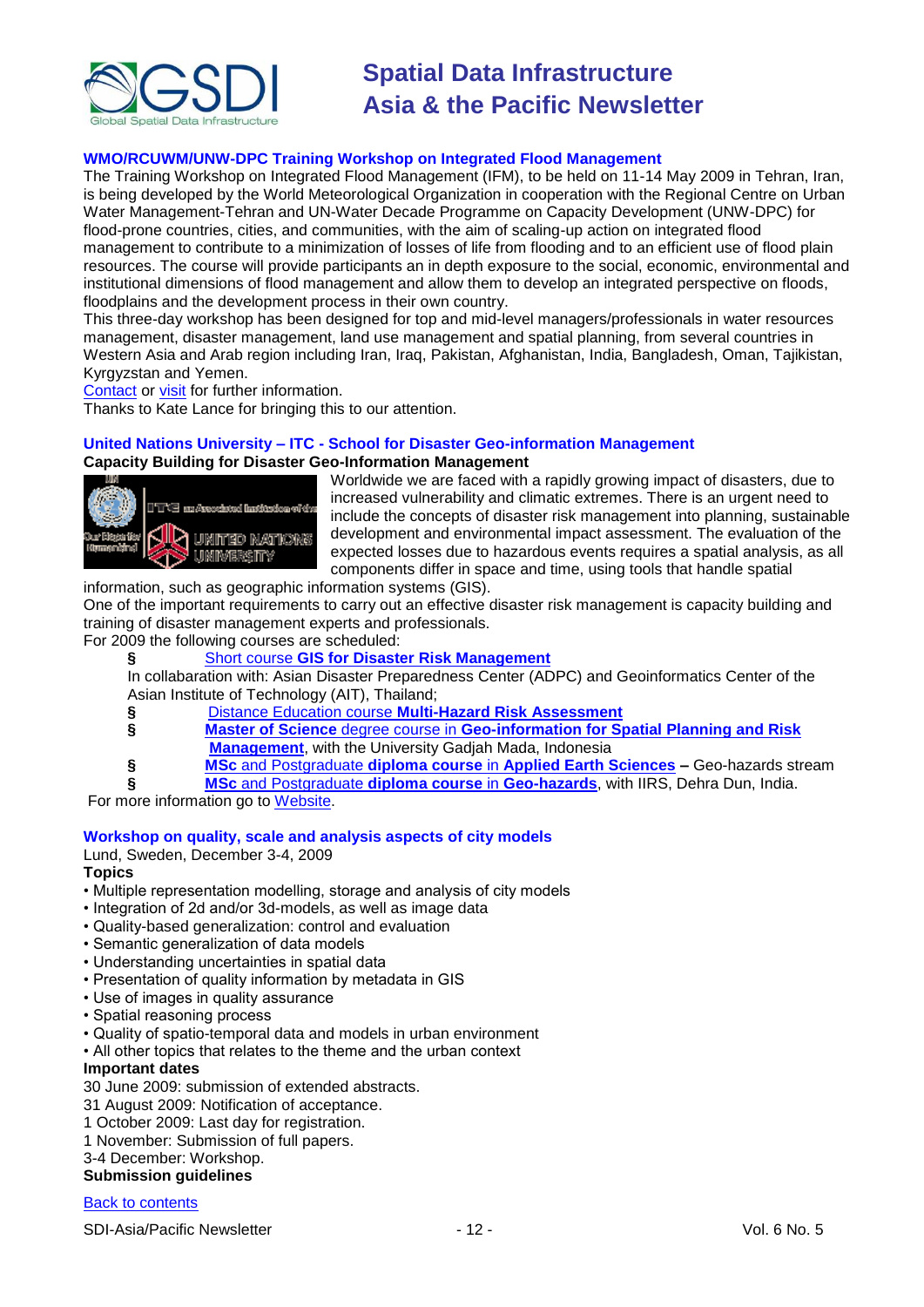

Papers must be written in English and must be formatted strictly according to the **ISPRS** guidelines. The maximum length of the extended abstract is restricted to 5 pages, including all figures and references. The submission of papers is in ms-word format only.

# **Publications**

All accepted full papers will be published on a workshop CD.

Selected papers will be reviewed for publication in a special issue of ISPRS journal, which is planned to be published in early 2011.

# **[Workshop website](http://isprs.gis.lu.se/)**

At this website you can register and submit abstract/papers. **Questions** 

### **About Lund**

Lund is an old city in Southern Sweden. The city is believed to have been founded around 990, when the Scanian lands belonged to Denmark. It soon became the Christian center of Northern Europe with an archbishop and with the towering Lund Cathedral, built in 1103.

The atmosphere of Lund is much formed by Lund University, one of the largest universities in Scandinavia. Lund University, established in 1666, has around 42,000 full or part-time students. As late as the 1940s, Lund was a relatively small city with few large-scale industries, covering only about a fourth of the current urban area and was dominated by the cathedral and the university. Since then, the student population has increased about twelvefold, many industrial companies in the chemical, medical or electronics branches and, more recently, within information management, have set up establishments in the city, and the town's population, architecture and pulse has been transformed.

**Contact:** Lars Harrie, GIS Centre, Department of Physical Geography and Ecosystems Analysis, Lund **University** 

Sölvegatan 12, SE-223 62 Lund, Sweden, Tel: +46 46 222 01 55, [Email](mailto:isprs@gis.lu.se)

**Pitney Bowes online Webinars [Web Seminars] archive** available at [Map Extreme](http://gw.vtrenz.net/?MGOL99J0HK) and [MapInfo.](http://gw.vtrenz.net/?LDKMA6UIKP&webSyncID=612de8b1-1e74-9687-d7c1-c7eda52b01e9)

# <span id="page-12-0"></span>[Back to contents](#page-0-1)

# **Funding Opportunities, Awards, Grants**

### **[The 8th Geospatial Solutions Applications Contest](http://www.geospatial-solutions.com/applicationsContest)**

Enter the Geospatial Solutions Applications Contest for your chance to win GeoExpress Tools software from LizardTech, a GPS Bluelogger with XMap 5.2 Professional software from DeLorme, or an ERDAS TITAN GeoHub! Plus, top entries will be published on the *Geospatial Solutions* Web site. To



enter submit a 500-word (approx) description of your innovative or cost-effective application of geospatial technologies, use the form and instructions available from the website. (Source: Geospatial Solutions)

# **[China Scholarship at UNSW](http://www.asmmag.com/news/Professor%20linlin%20Ge%20scholoarship)**

The China Scholarship Council will award an unspecified number of post doctoral scholarships at the University of New South Wales. The scholarships are for study under Dr Linlin Ge, a world renowned expert in the use of space-based interferometric synthetic aperture radar Source: *[Asia Survey Magazine](http://www.asmmag.com/news/Professor%20linlin%20Ge%20scholoarship)*

**PhD Scholarships in China**

Professor Xu Aigong is seeking PhD students to study under him at Liaoning Technical University in Fuxin, China. His subjects of interest include geodesy and geomatics, GNSS, GIS and intelligent transportation systems. Students may be eligible for support under the 2009 Liaoning Provincial Government Scholarship Program. Email [Prof. Xu.](mailto:eagxu@ntu.edu.sg)

**Note: Closing date for intending 2009 students is April 30. Professor Xu welcomes enquiries from students seeking information for later years.**

Source: Asian Survey & Mapping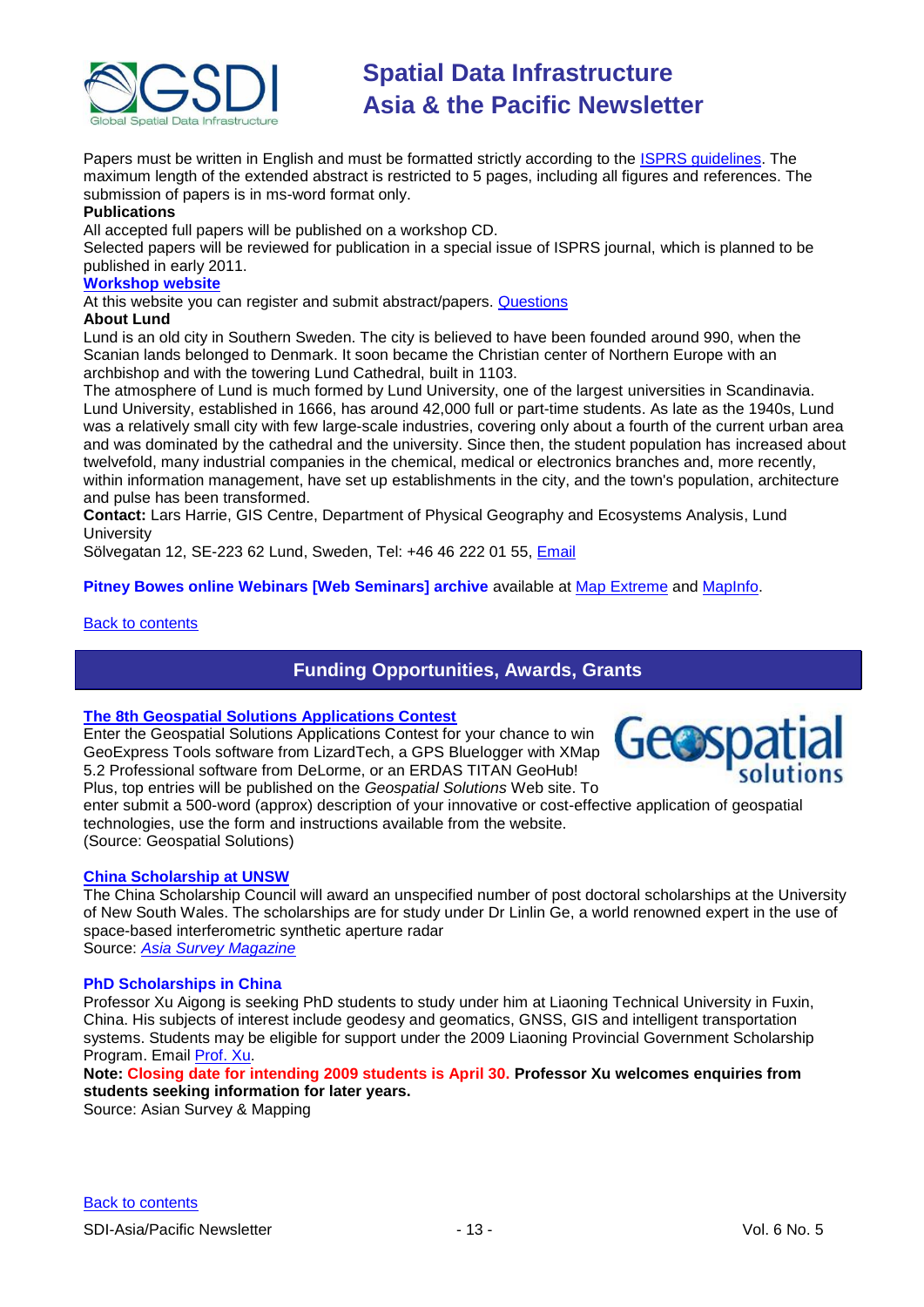

# **Intergraph Opens Nominations for 2009 Carl Pulfrich Award**

#### **Award to Honor Outstanding Achievement in Photogrammetry, Remote Sensing and Earth Imaging**

Intergraph is now accepting nominations for its biennial Carl Pulfrich Award to recognize significant design and manufacturing contributions to the industries of photogrammetry, remote sensing and earth imaging. The award is dedicated to honorees in memory of Dr. Carl Pulfrich, a key member of the scientific team at Carl Zeiss, Inc., who from 1890 to 1927 oversaw the design of the company's first stereo photogrammetric and surveying instruments. Carl Zeiss, Inc. later teamed with Intergraph to create Intergraph"s Z/I Imaging photogrammetry division.

Professionals in the photogrammetry, remote sensing and earth imaging industries may nominate candidates for the Carl Pulfrich Award, which will be presented during the 52nd annual Photogrammetric Week, Sept. 7-11, 2009, in Stuttgart, Germany. The recipient will be granted a monetary reward of up to \$7,500.

"Intergraph has been presenting the Carl Pulfrich award to deserving earth imaging and remote sensing experts since 2001," said Dr. Mostafa Madani, chief photogrammetrist at Intergraph and chairman of the Carl Pulfrich Award Council. "We are thankful to be able to continue offering the award this year. It is very motivating for Intergraph and our peers in the community to simultaneously honor the memory of a true earth imaging pioneer while recognizing the top contributors of this generation."

Nominations for the Carl Pulfrich Award must be received by 5 p.m. (CST) on July 1, 2009. For more detailed information on nomination guidelines and procedures, [please visit](http://www.intergraph.com/promo/carlpulfrichaward/) .

#### **[UPEACE-IDRC Doctoral Research Award and UPEACE-IDRC PhD Fellowships](http://www.africa.upeace.org/)**

The UPEACE Africa Programme has secured funding from The Canadian International Development Research Centre (IDRC). This funding will be strictly allocated to African students pursuing their PhD studies at Universities in Sub Saharan Africa and in particular for those, who are in the final stage of their PhD studies. The award is intended to support PhD candidates in their field research, data analysis, associated travel, and production costs. In addition, part of the award may be used to access updated scholarly materials and disseminate research findings through publications and conference presentations. The maximum award is US \$10,000 per eligible student. Deadline: 31 May 2009.

The UPEACE Africa Programme has secured funding from The Canadian International Development Research Centre (IDRC) to offer a limited number of scholarships to African students in PhD programmes focused in peace and conflict studies. The scholarship will cover tuition, living expenses, communications, access to scholarly materials, and disseminate research findings through publications and conference presentations. In addition, part of the award may be used to cover expenses related to a semester abroad at a Canadian university. The maximum award is US \$15,000 per eligible candidate per year. The programme is seeking applications from candidates who are currently enrolled in a PhD programme or who can offer proof of acceptance into a PhD Programme at a University in Sub Saharan Africa for the 2009-2010 Academic Year. Deadline: 31 May 2009.

Thanks to KL for these announcements.

# **Travel Grant Opportunity to attend AfricaGIS 2009**

The ISPRS Foundation is seeking applications from individuals wishing to obtain travel assistance from the "Trust Fund Amsterdam 2000" (administered by the ISPRS Foundation) to participate in the AfricaGIS [International Conference,](http://www.africagis2009.org/) which will be held in Kampala, Uganda, from 26 to 30 October 2009 **Deadline for receipt of applications: 10 July 2009.** Applicants should read [the preamble and complete the](http://www.isprs.org/foundation/PDF/TFA2000PreambleRequestAfricaGIS2009.pdf)  [application form](http://www.isprs.org/foundation/PDF/TFA2000PreambleRequestAfricaGIS2009.pdf) which can be downloaded from [the ISPRS website.](http://www.isprs.org/foundation/) Thanks to KL for this announcement.

<span id="page-13-0"></span>[Back to contents](#page-0-1)

# **Employment Opportunities**

**Spatial Jobs Online (Australia) Because of tight application closing dates the editors provide these**  websites for employment seekers to access directly: <<http://www.spatialjobs.com.au/> > and

< [http://www.GISjobs.com.au](http://www.gisjobs.com.au/) >

[Back to contents](#page-0-2) **[Spatial Data Manager](http://employment.brisbane.qld.gov.au/jobDetails.asp?sJobIDs=543013&sReferrer=home&lApplicationSubSourceID=12344&lBrandID=&lCategoryID=&lLocationID=&lWorkTypeID=&sJobNo=sje543013&stp=AW&sLanguage=en) Job Location(s):** Australia, Queensland - Brisbane

SDI-Asia/Pacific Newsletter  $\overline{\phantom{a}}$  - 14 -  $\overline{\phantom{a}}$  - Vol. 6 No. 5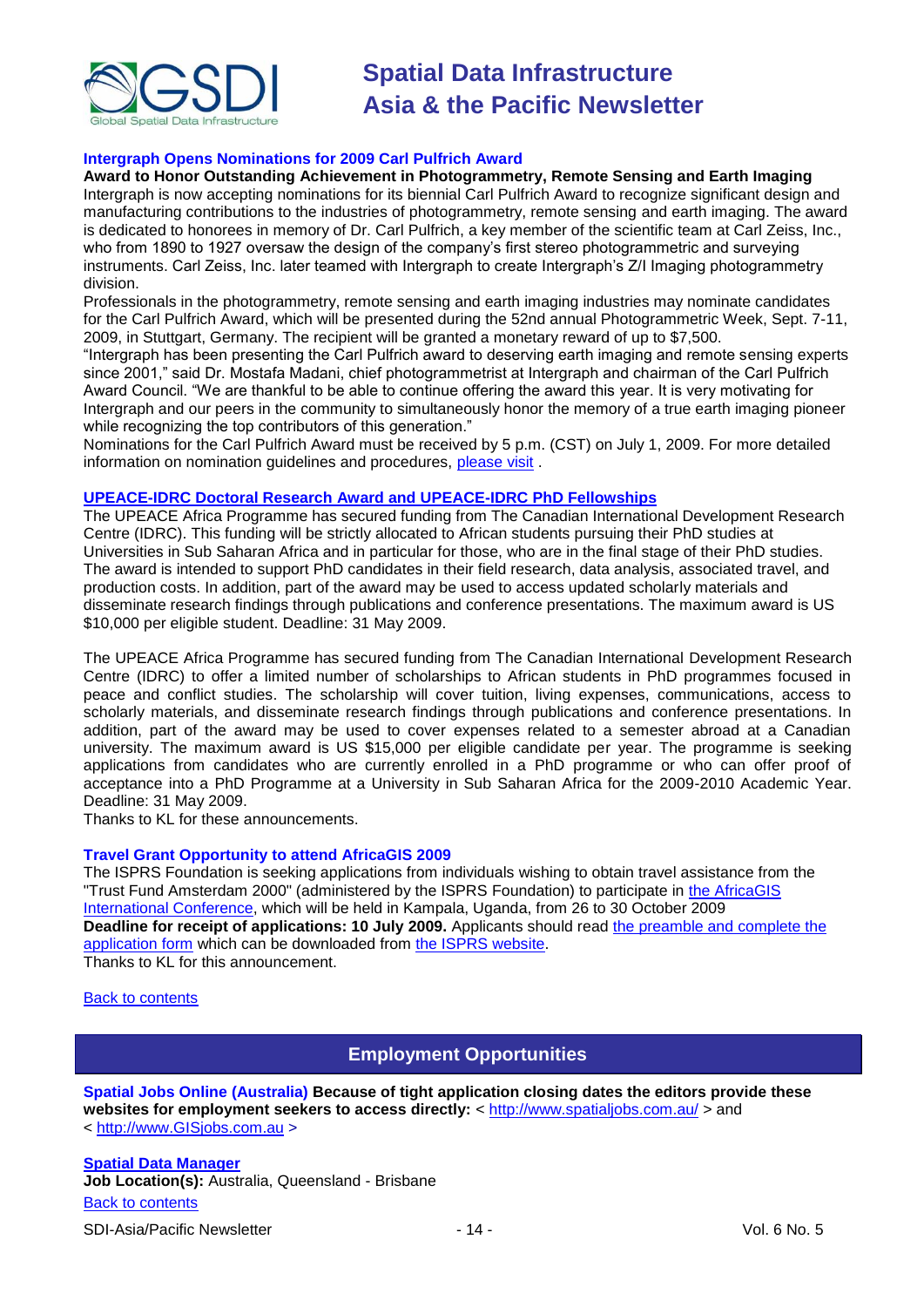

**Reference:** SJE543013Division: iDivision Salary: AUD \$77,601 - \$85,161pa (plus 14% superannuation) Work Type: Permanent full-time Closing Date: 3 May 2009

**[Lecturer/Junior Lecturer in Geographical Information Technology \(2 posts\)](http://www.directionsmag.com/careers/job/815/show.html)** South Africa, Matieland **[Associate Professor/Senior Lecturer in Geographical Information Technology \(2 posts\)](http://www.directionsmag.com/careers/job/814/show.html)** South Africa, Matieland **CLOSING DATES:** 15 May, 2009

# **[International Consultant / Establishment of Early Warning System, Tajikistan](http://www.reliefweb.int/rw/res.nsf/db900SID/OCHA-7RBGYT?OpenDocument&RSS20=07-P)**

# **Deadline: 5 May 2009**

In order to ensure preparedness and timely response to possible compound crisis by the Government as well as the international community in Tajikistan, United Nations Development Program (UNDP) is seeking for a qualified candidate for the position of International Consultant.

The International Consultant will assist the UN Country Team with a range of tasks related to research and mapping of early warning indicators. Most importantly, the International Consultant will support the development and implementation of analytical tools related to relevant vulnerability factors linked with the early warning indicators.

# <span id="page-14-0"></span>**[Back to contents](#page-0-1)**

# **Conferences, Events**

# **[Call for Papers for GSDI 11](http://gsdi.org/gsdi11/papers.html)**

Rotterdam, The Netherlands, 15-19 June 2009

- all FULL PAPERS submitted to this joint conference arriving on of before **1 December 2008** will be considered for inclusion in a refereed BOOK to be distributed at the conference or in a refereed SPECIAL ISSUE of the International Journal of Spatial Data Infrastructure Research (IJSDIR) to be published after the conference. Additional full papers received by **1 April 2009** also will be considered for the Special Issue of IJSDIR. Source:

For upcoming events of global or major international interest, please visit the [upcoming conference list o](http://gsdi.org/events/upcnf.asp)n the GSDI website.

# **The editors welcome news of conferences & events from the newsletter subscribers**

| <b>Date</b>          | <b>Location</b>                             | <b>Event</b>                                                                                                                                          |
|----------------------|---------------------------------------------|-------------------------------------------------------------------------------------------------------------------------------------------------------|
| <b>May 2009</b>      |                                             |                                                                                                                                                       |
| $3-8$ May            | Eilat.<br>Israel                            | FIG Working Week and XXXII General Assembly - New<br>Horizons across the Red Sea - Surveyors Key Role in<br><b>Accelerated Development</b><br>Contact |
| $4-6$ May            | Khobar,<br>Saudi Arabia                     | The Fourth National GIS Symposium in Saudi Arabia                                                                                                     |
| $4-6$ May            | Denver.<br>Colorado, USA                    | <b>ESRI Business GIS Summit</b>                                                                                                                       |
| $4-8$ May            | Stresa,<br>Lago Maggiore,<br>Northern Italy | 33rd ISRSE (The 33rd International Symposium on 'Remote<br><b>Sensing of the Environment')</b>                                                        |
| 08-11, May           | Riyadh, Saudi<br>Arabia                     | <b>Remote Sensing Arabia</b>                                                                                                                          |
| 14 May 2009<br>"NEW" | Taipei, Taiwan                              | 2009 Conference of Taiwan Geospatial One Stop.<br>Contact                                                                                             |
| May 21-22            | Ibaraki, Japan                              | <b>GEOSS Sensor Web Workshop</b>                                                                                                                      |
| 25-29 May            | Chengdu, China                              | <b>EOGC2009 (the Second International Conference on Earth</b>                                                                                         |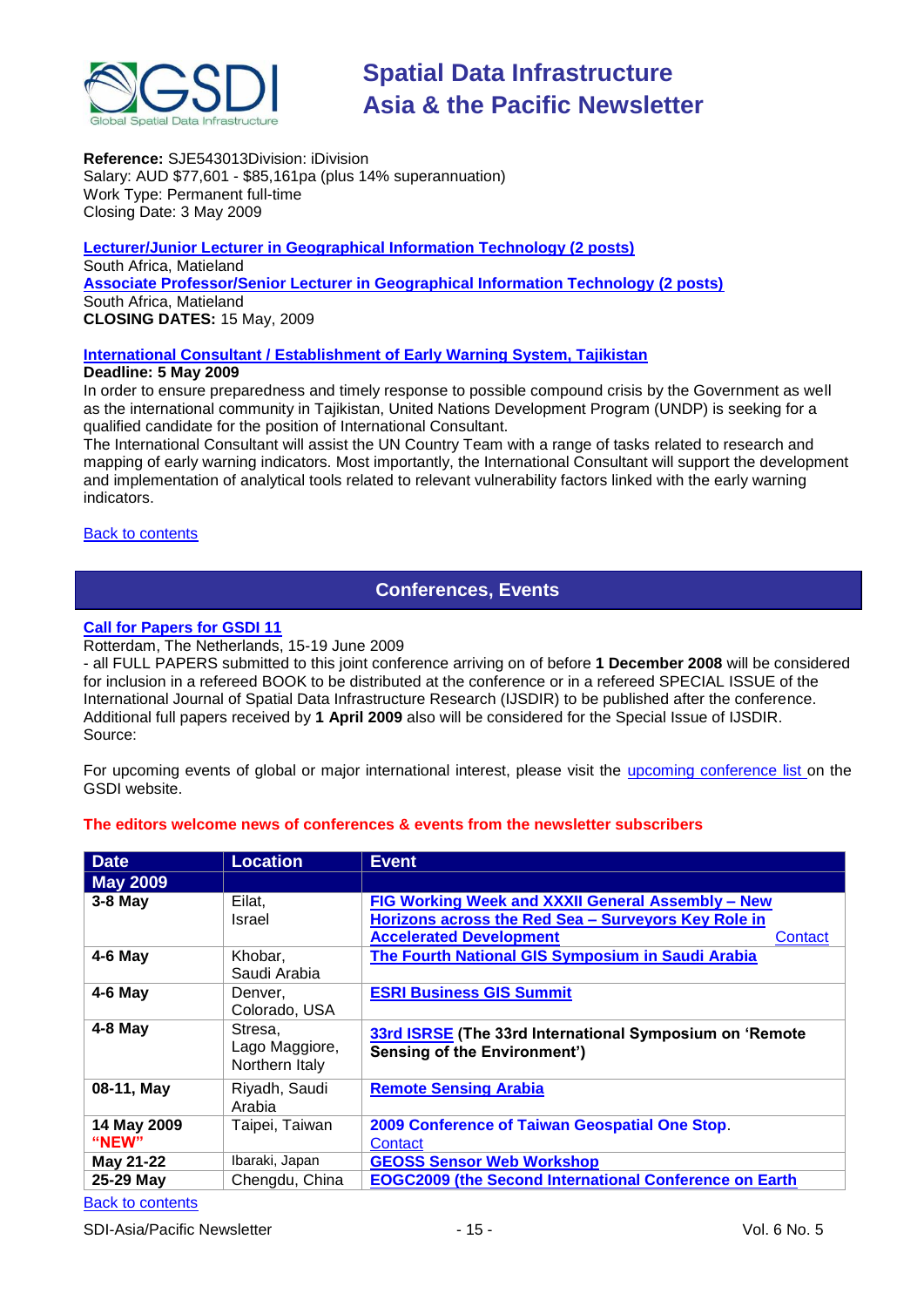

|                                                                                                                                       |                                                             | <b>Observation for Global Changes)</b><br>The deadline for abstracts closed on 31 December, 2008.<br>Contact: Xianfeng Zhang, Ph.D., Conference Secretariat,<br>EOGC2009<br>Institute of Remote Sensing & GIS, Peking University<br>Beijing 100871, China<br>Tel: 86-10-62759123                                                                                                                                                                                                                                                                                                                                          |
|---------------------------------------------------------------------------------------------------------------------------------------|-------------------------------------------------------------|---------------------------------------------------------------------------------------------------------------------------------------------------------------------------------------------------------------------------------------------------------------------------------------------------------------------------------------------------------------------------------------------------------------------------------------------------------------------------------------------------------------------------------------------------------------------------------------------------------------------------|
| May 28-30                                                                                                                             | Molde, Norway                                               | <b>ISO/TC211 28th Plenary</b>                                                                                                                                                                                                                                                                                                                                                                                                                                                                                                                                                                                             |
| <b>June 2009</b>                                                                                                                      |                                                             |                                                                                                                                                                                                                                                                                                                                                                                                                                                                                                                                                                                                                           |
| $01 - 04$ June                                                                                                                        | Vancouver, BC,<br>Canada                                    | <b>GeoTec Event 2009</b><br>E-mail                                                                                                                                                                                                                                                                                                                                                                                                                                                                                                                                                                                        |
| 2-5 June                                                                                                                              | Hannover,<br>Germany                                        | Call for Papers for the 12th AGILE International Conference<br>Deadline of pre-conference workshop proposals: November 30,<br>2008; Deadline for full paper submissions: December 12, 2008;<br>Deadline for short paper and poster submissions: January 16, 2009                                                                                                                                                                                                                                                                                                                                                          |
| 15-16 June                                                                                                                            | Canberra,                                                   | spatial@gov Conference 2009                                                                                                                                                                                                                                                                                                                                                                                                                                                                                                                                                                                               |
| "NEW"                                                                                                                                 | Australia                                                   | Abstract submission deadline: 16 March 2009<br>The 2009 spatial@gov Conference is a new event for the spatial<br>community and will focus on the importance of spatial information in<br>enhancing the business of all tiers of government. This conference<br>will focus on the benefits of using "place" or "location" as a powerful<br>enabler to support policy development, service delivery and internal<br>business processes. The program will cover government spatial<br>activities in the areas of national priority including Social Inclusion,<br>Climate Change and a range of other government activities. |
| 15-19 June                                                                                                                            | Rotterdam,                                                  | 11th International Conference on Global Spatial Data                                                                                                                                                                                                                                                                                                                                                                                                                                                                                                                                                                      |
| Theme: Spatial<br>Data<br>Infrastructure<br>Convergence -<br><b>Building SDI</b><br><b>Bridges to</b><br>address Global<br>Challenges | The Netherlands<br>Information:<br>(English) and<br>(Dutch) | <b>Infrastructure (GSDI 11)</b><br>The first call for papers is published at<br>http://www.gsdi.org/gsdi11/papers.html. If you want to secure your<br>participation in the GSDI 11 World Conference, it is now possible to<br>register here as well!<br>DEADLINES: 1 December, 2008 and 1 April, 2009<br>Contact information:<br>PCO agency GSDI 11 (BlomBerg Instituut/Geonovum)<br>Esther Stukker, tel. +31 (0)73 - 684 25 25                                                                                                                                                                                           |
| <b>17-19 June</b>                                                                                                                     | Newport Pagnell,<br>UK                                      | The British Cartographic Society's Annual Symposium,<br>Mapping At Work. This 3-day event is an opportunity for<br>mapmakers, users, librarians and enthusiasts to share information<br>about recent mapping projects, research and know-how.                                                                                                                                                                                                                                                                                                                                                                             |
| 22 June 2009                                                                                                                          | Nottingham, UK                                              | <b>CFP - FIRST OPEN SOURCE GIS UK CONFERENCE 2009</b><br>The Centre for Geospatial Science of University of Nottingham,<br>Open Source Geospatial Foundation (UK Chapter), ICA Working<br>Group on Open Source Geospatial Technologies, SOSoRNET and<br>Open Knowledge Foundation are organizing the First Open Source<br><b>GIS UK Conference</b><br>Abstracts (max 500 words) can be submitted before 15 March<br>2009. IMPORTANT DATES:<br>* Final papers delivered by: 15 May 2009<br>* OSGEO UK Live Software demo submission deadline: 30 April<br>2009<br>* Notification of acceptance: 15th May 2009              |
| June 29-30,                                                                                                                           | Ulaanbaatar,                                                | The National University of Mongolia will be holding the 3rd                                                                                                                                                                                                                                                                                                                                                                                                                                                                                                                                                               |
| "NEW"                                                                                                                                 | Mongolia                                                    | International and National workshop "Applications of Geo-<br>informatics for Mongolian Natural Resource and Environment"<br>Participants are invited to electronically submit their abstracts and<br>interest of attendance. The abstracts should be submitted as an<br>email attachment to or alternatively to.                                                                                                                                                                                                                                                                                                          |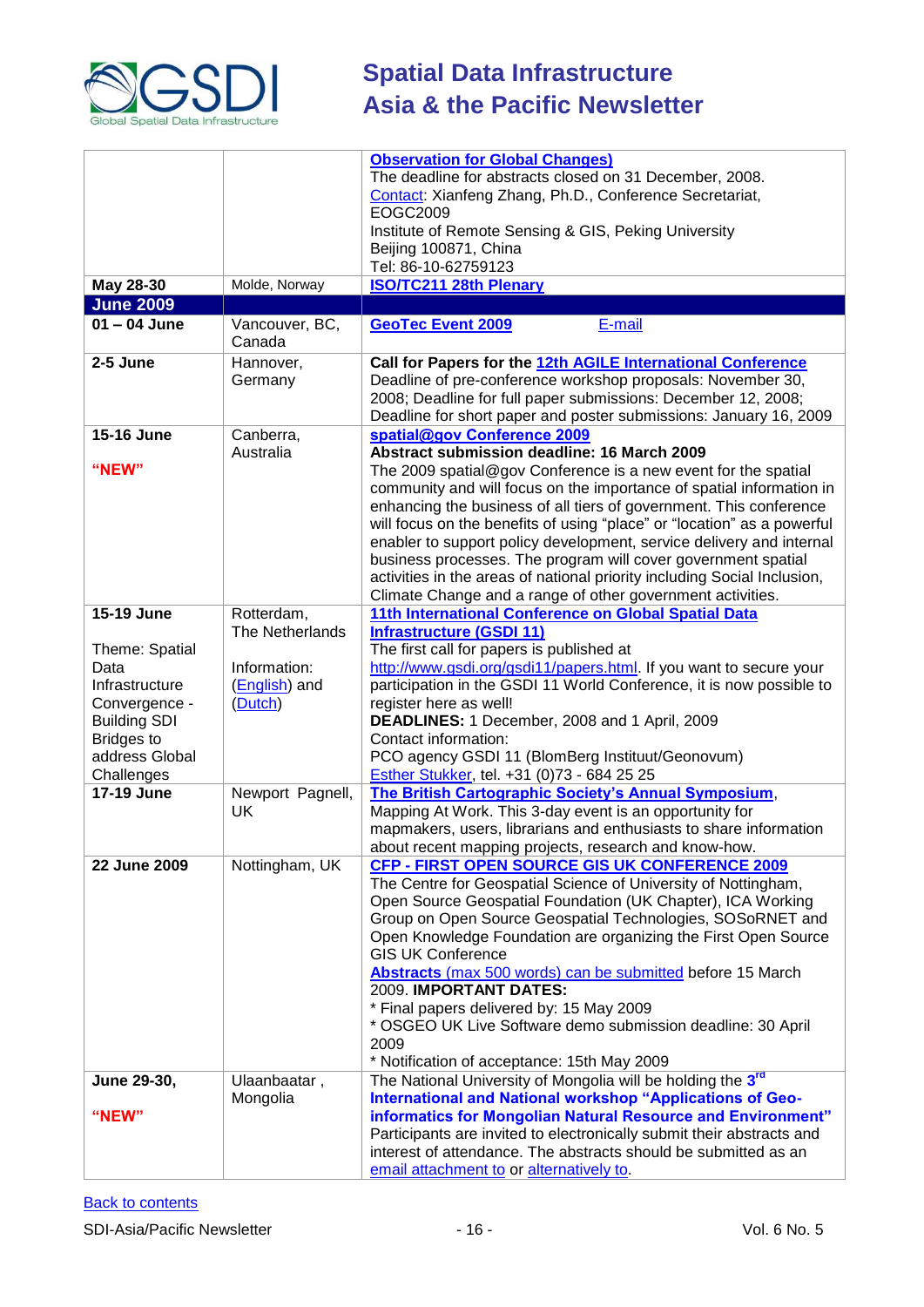

|                      |                                 | Abstracts must include title, authors (first name, surname),<br>indicating the presenter by underlining their name, and providing<br>lead author's contact details: affiliations, department, full address<br>(street, city, state/province, and country), telephone, fax, and email. |
|----------------------|---------------------------------|---------------------------------------------------------------------------------------------------------------------------------------------------------------------------------------------------------------------------------------------------------------------------------------|
|                      |                                 | Student paper session will be held during the workshop.<br><b>Important Dates:</b>                                                                                                                                                                                                    |
|                      |                                 | Abstract Deadline: April 26, 2009                                                                                                                                                                                                                                                     |
|                      |                                 | Full paper Deadline: June 5, 2009                                                                                                                                                                                                                                                     |
|                      |                                 | Registration Deadline: June 26, 2009                                                                                                                                                                                                                                                  |
|                      |                                 | Conference Dates: June 29-30, 2009                                                                                                                                                                                                                                                    |
| $29$ June $- 2$ July | Yongin, Korea                   | Fourth International Workshop on "Geographical Analysis,                                                                                                                                                                                                                              |
|                      |                                 | <b>Urban Modeling, Spatial Statistics" (GEOG-AN-MOD 09)</b>                                                                                                                                                                                                                           |
|                      |                                 | in conjunction with<br><b>The 2009 International Conference on Computational</b>                                                                                                                                                                                                      |
|                      |                                 | <b>Science and its Applications (ICCSA 2009)</b>                                                                                                                                                                                                                                      |
|                      |                                 | June 29th to July 2rd, 2009                                                                                                                                                                                                                                                           |
|                      |                                 | Kyung Hee University-Global Campus, Yongin (Korea)                                                                                                                                                                                                                                    |
|                      |                                 | *Important dates                                                                                                                                                                                                                                                                      |
|                      |                                 | *16 February 2009: Deadline for full paper submission                                                                                                                                                                                                                                 |
|                      |                                 | *24 March 2009: Notification of acceptance                                                                                                                                                                                                                                            |
|                      |                                 | *12 April 2009: Deadline for Camera Ready Papers<br>*June 29 - July 2, 2009: ICCSA 2009 Conference.                                                                                                                                                                                   |
| June 29-July 10      | Florence (Firenze),             | Vespucci summer institute 2009: 7th Annual Summer Institute                                                                                                                                                                                                                           |
|                      | Italy                           | on Geographic Information Science                                                                                                                                                                                                                                                     |
|                      |                                 |                                                                                                                                                                                                                                                                                       |
| <b>July 2009</b>     |                                 |                                                                                                                                                                                                                                                                                       |
|                      |                                 |                                                                                                                                                                                                                                                                                       |
| <b>7-10 July</b>     | Salzburg, Austria               | <b>GI Forum 09</b>                                                                                                                                                                                                                                                                    |
| "NEW"                |                                 |                                                                                                                                                                                                                                                                                       |
| 7-11 July            | Cape Town,                      | 2009 IEEE International Geoscience & Remote Sensing                                                                                                                                                                                                                                   |
|                      | South Africa                    | <b>Symposium (IGARSS)</b>                                                                                                                                                                                                                                                             |
| 13-14 July           | Oxford, UK                      | <b>GEOSENSOR NETWORKS 2009</b>                                                                                                                                                                                                                                                        |
|                      |                                 | Sponsored by: University of Oxford<br>Papers to be published by Springer                                                                                                                                                                                                              |
|                      |                                 | <b>IMPORTANT DATES:</b>                                                                                                                                                                                                                                                               |
|                      |                                 | Paper Submission: 3 April 2009                                                                                                                                                                                                                                                        |
|                      |                                 | Notification of Acceptance: 27 April 2009                                                                                                                                                                                                                                             |
|                      |                                 | Camera Ready Papers Due: 5 May 2009                                                                                                                                                                                                                                                   |
|                      |                                 | Conference: 13-14 July 2009                                                                                                                                                                                                                                                           |
| 13-17 July           | San Diego,<br>CA,<br><b>USA</b> | 29 <sup>th</sup> ESRI International User Conference<br>The deadline for abstract submissions has CLOSED                                                                                                                                                                               |
| 13-17 July           | Cairns, Australia               | <b>18th IMACS WORLD CONGRESS</b><br><b>MODSIM09</b>                                                                                                                                                                                                                                   |
|                      |                                 | International Congress on Modelling & Simulation                                                                                                                                                                                                                                      |
|                      |                                 | "Interfacing Modelling and Simulation with Mathematical and                                                                                                                                                                                                                           |
|                      |                                 | <b>Computational Sciences"</b>                                                                                                                                                                                                                                                        |
|                      |                                 | Early Bird Registration closes Friday 13 March 2009                                                                                                                                                                                                                                   |
|                      |                                 | Submission and Acceptanbce of Abstracts has CLOSED                                                                                                                                                                                                                                    |
|                      |                                 | Final papers submitted Friday 13 March 2009                                                                                                                                                                                                                                           |
| <b>24-6 July</b>     | Hyderabad, India                | 3rd International Conference on HealthGIS 2009<br>Email<br>Call for papers:                                                                                                                                                                                                           |
| "NEW"                |                                 | Abstract Deadline 10th April 2009                                                                                                                                                                                                                                                     |
|                      |                                 | Fulll Paper Deadline 10th May 2009                                                                                                                                                                                                                                                    |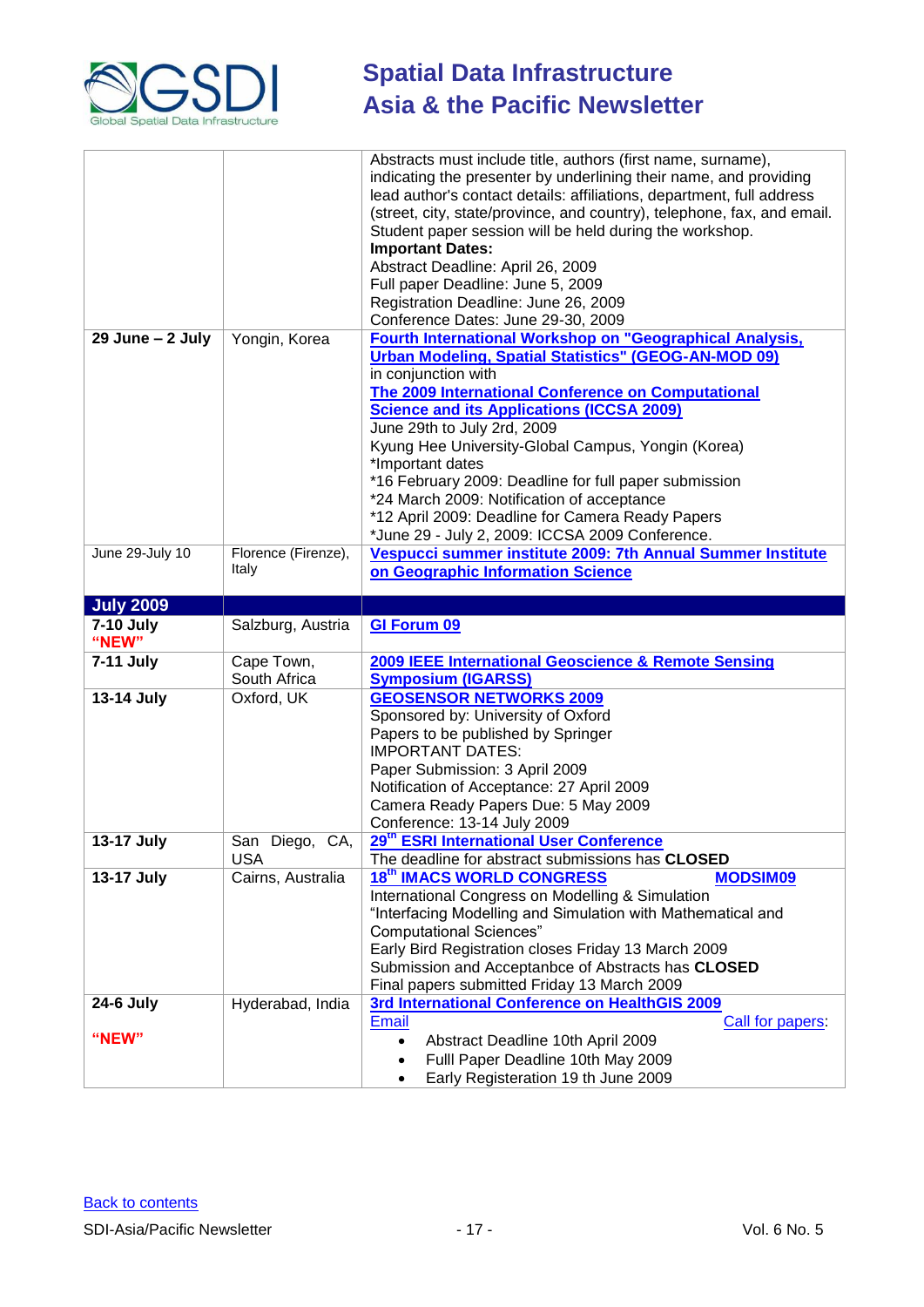

| <b>July 27-31</b>            | Vancouver,<br>Canada      | GeoWeb2009<br>GeoWeb 2009 organizers are currently seeking submissions for<br>presentations and workshops.<br>Details: All abstracts must be less than 200 words and be submitted<br>via the online form no later than February 27, 2009.<br>For all questions regarding the submission of abstracts and<br>agendas please contact Julie Eckhart. Complete information on the<br>call for papers process and conference may be obtained at<br>http://www.geowebconference.org.                                                                                                                                                                                                                                                                                                                                                                                                                                                                                                                                                                                                                                                                                                                                                                                                                                                                                                                                                                                                                                                                                                                                                                                                   |
|------------------------------|---------------------------|----------------------------------------------------------------------------------------------------------------------------------------------------------------------------------------------------------------------------------------------------------------------------------------------------------------------------------------------------------------------------------------------------------------------------------------------------------------------------------------------------------------------------------------------------------------------------------------------------------------------------------------------------------------------------------------------------------------------------------------------------------------------------------------------------------------------------------------------------------------------------------------------------------------------------------------------------------------------------------------------------------------------------------------------------------------------------------------------------------------------------------------------------------------------------------------------------------------------------------------------------------------------------------------------------------------------------------------------------------------------------------------------------------------------------------------------------------------------------------------------------------------------------------------------------------------------------------------------------------------------------------------------------------------------------------|
| <b>August 2009</b>           |                           |                                                                                                                                                                                                                                                                                                                                                                                                                                                                                                                                                                                                                                                                                                                                                                                                                                                                                                                                                                                                                                                                                                                                                                                                                                                                                                                                                                                                                                                                                                                                                                                                                                                                                  |
| 4 - 6 August<br>"NEW"        | Fairbanks,<br>Alaska      | The GeoNorth 2009 conference is a unique opportunity to discuss<br>issues and present current research related to geospatial activities<br>in the arctic environment. This conference provides an opportunity<br>to present results associated with the International Polar Year<br>(IPY), environment and climate change monitoring and geographic<br>analysis, geospatial standards and their application, and the<br>construction of virtual collaborative networks including Arctic<br>mapping and the virtual Arctic Spatial Data Infrastructure (ASDI).<br>The conference is coordinated by the USGS, the University of<br>Alaska Fairbanks, and the IPY Program Committee.<br>Sessions are planned for the following themes with a focus on the<br>development, publication, and application of interdisciplinary data<br>for analysis and re-use in the Arctic context:<br>* Societal, cultural, and indigenous mapping of local and<br>traditional knowledge<br>* Imagery, remote sensing, and sensor networks for the arctic<br>landscape<br>* Virtual globes, geo-browsers, and spatio-temporal data<br>exploration<br>* Ocean data access and analysis<br>* Natural resource assessment in the Arctic<br>* Understanding and assessing changes on land and ice<br>* Climate and atmospheric data, trends, and analysis<br>* Forum on arctic mapping and the Arctic Spatial Data<br>Infrastructure<br>* Geosphere and hydrosphere modeling<br>* Understanding geospatial standards and their application<br>The following website includes information on the conference, the<br>Call for Papers, and registration details. We look forward to your<br>participation! |
| 4 - 7 August                 | Bali - Indonesia          | 10th South East Asian Survey Congress (SEASC '09) Hosted by<br>Bakosurtanal (Indonesia's land information agency)<br>Contact<br>Website: < http://www.seasc2009.org/ >                                                                                                                                                                                                                                                                                                                                                                                                                                                                                                                                                                                                                                                                                                                                                                                                                                                                                                                                                                                                                                                                                                                                                                                                                                                                                                                                                                                                                                                                                                           |
| 3-14 August                  | Rio de Janeiro,<br>Brazil | <b>XXVII General Assembly of the International Astronomical</b><br><b>Union</b>                                                                                                                                                                                                                                                                                                                                                                                                                                                                                                                                                                                                                                                                                                                                                                                                                                                                                                                                                                                                                                                                                                                                                                                                                                                                                                                                                                                                                                                                                                                                                                                                  |
| $7 - 8$ August<br>"NEW"      | Darwin, Australia         | 2009 IMTA Asia Pacific Conference<br><b>Call for Papers</b><br>The International Map Trade Association is hosting an Asia Pacific<br>conference and trade show. The theme is 'Connecting the Business<br>of Maps in Australia's Top End'. The organisers have issued a call<br>for presentations. Presentations may address any topic closely<br>related to the geospatial industry. The deadline for applications is<br>24 April.                                                                                                                                                                                                                                                                                                                                                                                                                                                                                                                                                                                                                                                                                                                                                                                                                                                                                                                                                                                                                                                                                                                                                                                                                                               |
| <b>August 12-14,</b><br>2009 | Fairfax, Virginia,<br>USA | <b>International Map Trade Association</b><br>contact Damien Demai<br>The 17th International Conference of Geoinformatics (Geoinformatics<br>2009)<br>George Mason University,                                                                                                                                                                                                                                                                                                                                                                                                                                                                                                                                                                                                                                                                                                                                                                                                                                                                                                                                                                                                                                                                                                                                                                                                                                                                                                                                                                                                                                                                                                   |
| <b>August 13-14</b>          | Perth, Australia          | 2009 Australasian Mine Surveying Conference                                                                                                                                                                                                                                                                                                                                                                                                                                                                                                                                                                                                                                                                                                                                                                                                                                                                                                                                                                                                                                                                                                                                                                                                                                                                                                                                                                                                                                                                                                                                                                                                                                      |
|                              |                           |                                                                                                                                                                                                                                                                                                                                                                                                                                                                                                                                                                                                                                                                                                                                                                                                                                                                                                                                                                                                                                                                                                                                                                                                                                                                                                                                                                                                                                                                                                                                                                                                                                                                                  |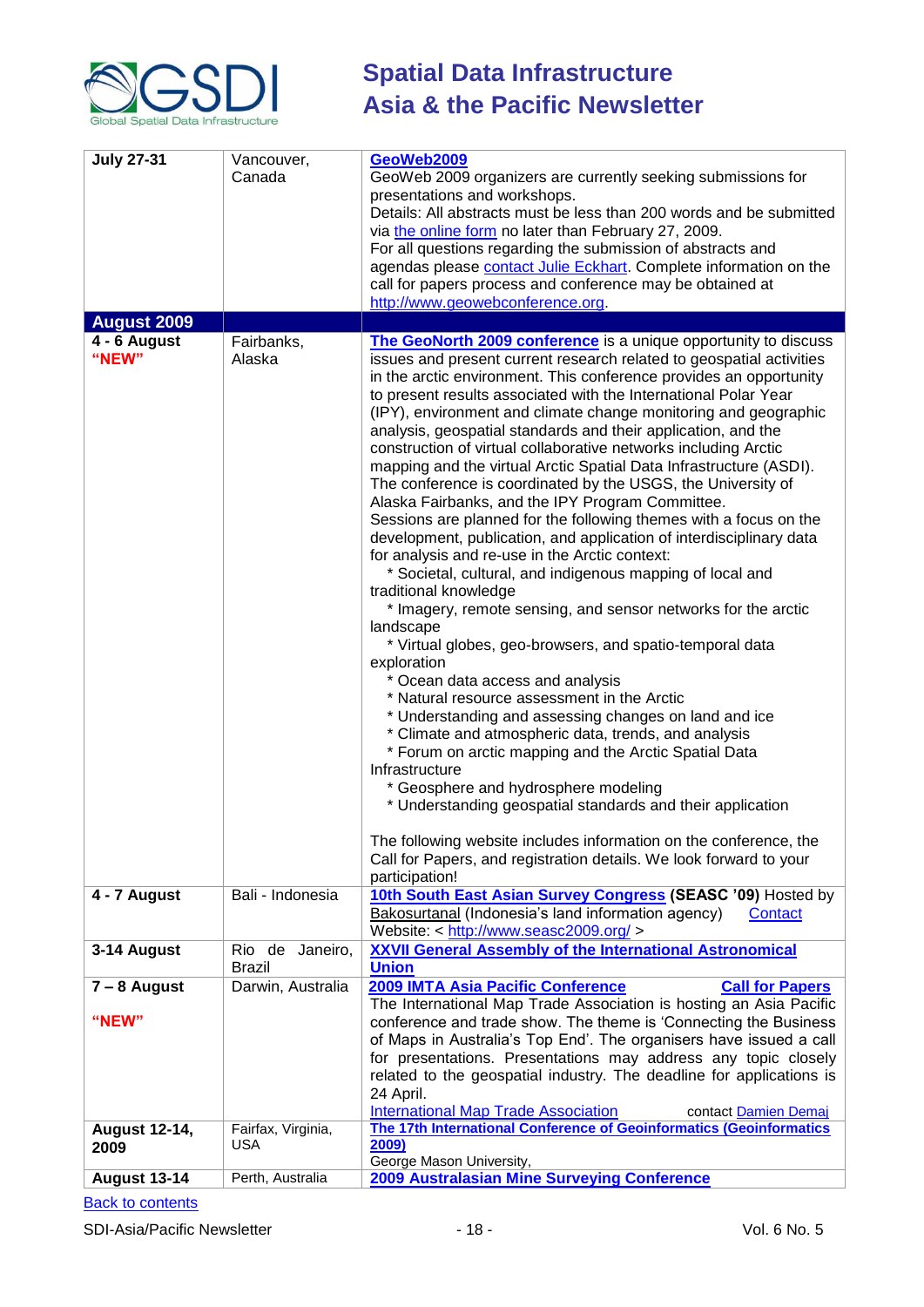

| "NEW"                     |                  | The event will bring together mining industry surveyors and spatial<br>professionals from Australia, South East Asia and the South Pacific.<br>It is a joint venture between the Australian Institute of Mine |
|---------------------------|------------------|---------------------------------------------------------------------------------------------------------------------------------------------------------------------------------------------------------------|
| <b>August 16-19</b>       | Hong Kong        | Surveyors and the Spatial Sciences Institute.<br><b>Email</b><br><b>10th Asian Urbanisation Conference</b>                                                                                                    |
|                           |                  | <b>Email</b>                                                                                                                                                                                                  |
| "NEW"                     |                  |                                                                                                                                                                                                               |
| $24 - 9$<br><b>August</b> | Dresden,         | <b>Ist International Conference on 3-D Maps</b>                                                                                                                                                               |
| "NEW"                     | Germany          | http://kartographie.geo.tu-dresden.de/true3Dincartography09/                                                                                                                                                  |
| 27-8 August               | Bishnek,         | <b>GISCA '09 Conference (3rd Central Asia GIS)</b>                                                                                                                                                            |
|                           | Kyrgyzstan       | Call for Papers announced for GISCA'09 Conference<br><b>Contact</b>                                                                                                                                           |
|                           |                  | <b>Submission of contributions:</b>                                                                                                                                                                           |
|                           |                  | May 1 - Submission of abstracts (min 500 words)                                                                                                                                                               |
|                           |                  | June 1 - Notification of acceptance                                                                                                                                                                           |
|                           |                  | July 1 - Camera-ready copy of full papers (see authoring instructions!)<br>Aug 1 – Registration for poster exhibit                                                                                            |
|                           |                  | Pre-conference events:                                                                                                                                                                                        |
|                           |                  | Aug 14-16 Joint ICA-UNIGIS summer school in Kashgar                                                                                                                                                           |
|                           |                  | Aug 17-23 ICA-led field trip Kashgar-Lhasa return<br>Aug 24-26 pre-conference summer school and various workshops in                                                                                          |
|                           |                  | <b>Bishkek</b>                                                                                                                                                                                                |
| 28-9 August               | Bangalore, India | The iGeoMap 2009 conference on urban infrastructure and                                                                                                                                                       |
|                           |                  | geoinformatics. The Indian Institute of Science and GIS                                                                                                                                                       |
|                           |                  | Consultancy Sky Group are calling for paper submissions. The<br>conference will address urban infrastructure issues and GIS                                                                                   |
|                           |                  | practices.                                                                                                                                                                                                    |
| <b>September</b>          |                  |                                                                                                                                                                                                               |
| 2009                      |                  |                                                                                                                                                                                                               |
| $2 - 5$                   | Baška, Krk       | The Royal Institute of Navigation, London, UK, and the Institute of                                                                                                                                           |
| <b>September</b>          | Island, Croatia  | Engineering Surveying and Space Geodesy, University of                                                                                                                                                        |
| "NEW"                     |                  | Nottingham, UK have a pleasure in inviting you to participate to the<br>2nd GNSS Vulnerabilities and Solutions Conference to be held                                                                          |
|                           |                  | on 2 - 5 September 2009 in Baška, Krk Island, Croatia.                                                                                                                                                        |
|                           |                  | Extended abstracts should be submitted to Dr Renato Filjar, FRIN                                                                                                                                              |
|                           |                  | by e-mail no later than 1 May, 2009. Final decision regarding the                                                                                                                                             |
|                           |                  | paper acceptance will be reached by 1 June, 2009, when the                                                                                                                                                    |
|                           |                  | authors of accepted articles will be notified of abstract acceptance<br>and kindly invited to submit their papers (up to 10 pages                                                                             |
|                           |                  | recommended, in the Journal of Navigation-style format) by 15 July,                                                                                                                                           |
|                           |                  | 2009.                                                                                                                                                                                                         |
| 8 September               | Jena, Germany    | The workshop "Performance Evaluation of Pattern Recognition                                                                                                                                                   |
| "NEW"                     |                  | in Remote Sensing" of the ISPRS Intercommission Working                                                                                                                                                       |
|                           |                  | Group III/VII "Pattern Recognition in Remote Sensing" will be held<br>in Jena, Germany, on 08th September 2009 in conjunction with the                                                                        |
|                           |                  | DAGM Symposium 2009.                                                                                                                                                                                          |
|                           |                  | Date for Submission of Papers - 1 June, 2009                                                                                                                                                                  |
|                           |                  | Author notification - 20 July                                                                                                                                                                                 |
|                           |                  | Camera ready manuscript - 3 August                                                                                                                                                                            |
|                           |                  | Workshop - 8 September<br>International Workshop on the Revision of Specifications for                                                                                                                        |
| 8-10 September            | Tsukuba, Japan   | <b>Global Map Version 2</b>                                                                                                                                                                                   |
|                           |                  | The details will be informed on the ISCGM Website as soon as                                                                                                                                                  |
| "NEW"                     |                  | determined.                                                                                                                                                                                                   |
| $9 - 12$                  | Beijing, China   | 6th International Symposium on Digital Earth<br>E-mail                                                                                                                                                        |
| <b>September</b>          |                  | The deadline for abstract submissions for the 6th International                                                                                                                                               |
|                           |                  | Symposium on Digital Earth (9-12 September, Beijing) has been<br>extended to 30 April                                                                                                                         |
|                           |                  |                                                                                                                                                                                                               |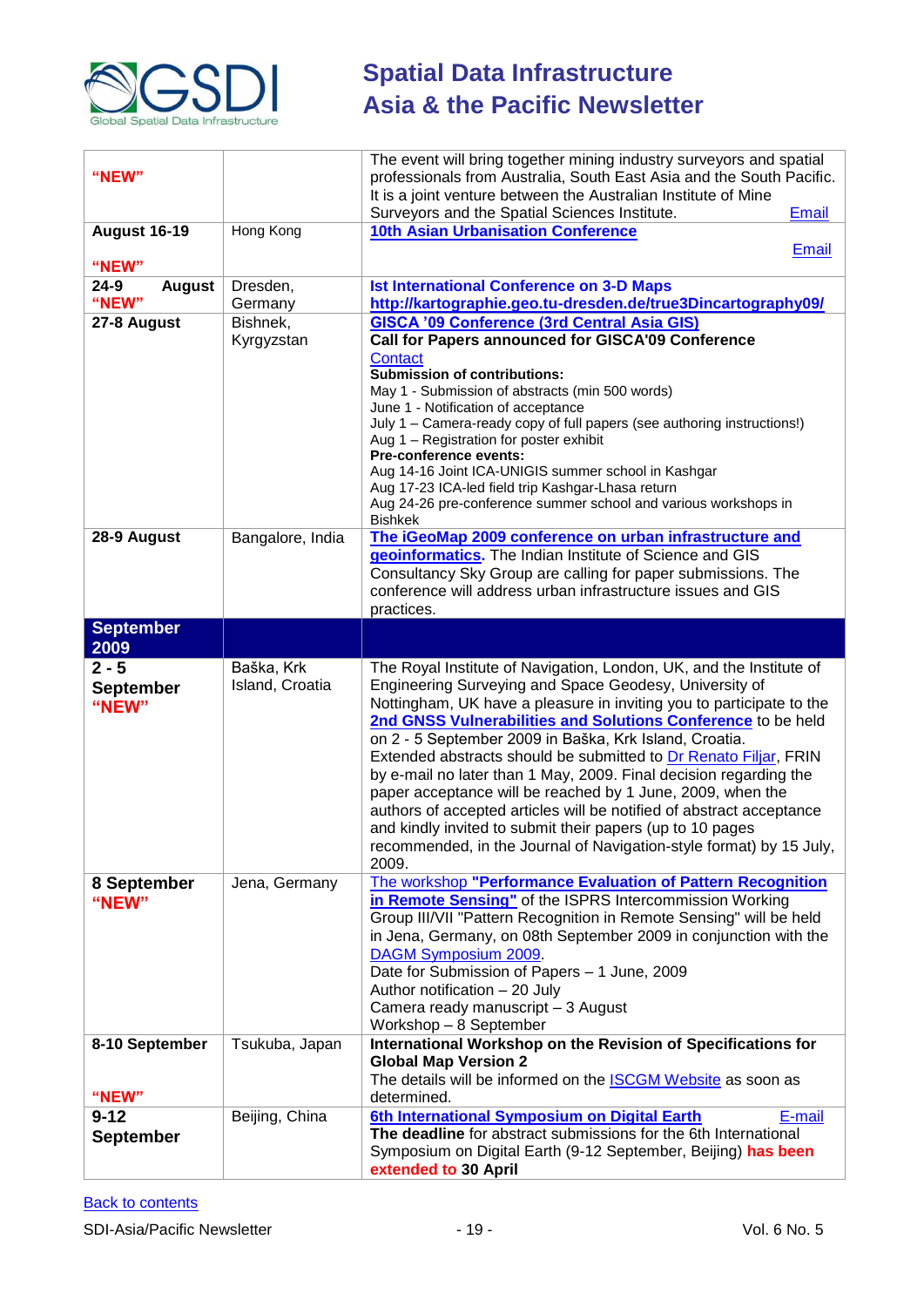

|                        |                      | Secretariat, The 6 <sup>th</sup> International Symposium on Digital Earth                                                          |
|------------------------|----------------------|------------------------------------------------------------------------------------------------------------------------------------|
|                        |                      | 14F, Kedian Tower, No.9 Beiyitiao Road, Zhongguancun, Beijing,                                                                     |
|                        |                      | 100190, China                                                                                                                      |
|                        |                      | Tel: 86-10-58887298, Fax:86-10-58887406                                                                                            |
|                        |                      | <b>Email for ISDE</b><br><b>ISDE WEBsite</b>                                                                                       |
| $14 - 16$              | Beijing              | <b>Emergency Management Conference</b>                                                                                             |
| <b>September</b>       |                      | The international conference on Geospatial Solutions for                                                                           |
|                        |                      | Emergency Management (GSEM 2009) is being held in                                                                                  |
|                        |                      | conjunction with the 50th anniversary of the Chinese Academy of<br>Surveying and Mapping. The organisers are calling for papers on |
|                        |                      | themes including data and image fusion, disaster management and                                                                    |
|                        |                      | new sensors. The deadline for abstracts is 31 March.                                                                               |
| $21 - 25$              | Venice, Italy        | <b>OceanObs '09</b>                                                                                                                |
| <b>September</b>       |                      |                                                                                                                                    |
|                        |                      |                                                                                                                                    |
| October 2009           |                      |                                                                                                                                    |
| 4-8 October,           | Cleveland, Ohio,     | <b>NSGIC(National States Geographic Information Council) 2009</b>                                                                  |
| "NEW"                  | <b>USA</b>           | <b>Annual Conference</b>                                                                                                           |
| 5-7 October            | Westminster,         | More information will be forthcoming but we ask you to "save the                                                                   |
|                        | Colorado             | date" for the Location Intelligence Conference 2009. We'll be at                                                                   |
|                        |                      | the Westin Westminster Hotel in Westminster, Colorado, just<br>outside of Denver toward Boulder from Oct. 5-7                      |
| 7 - 9 October          | Taipei, Taiwan       | GIS in the Humanities and Social Sciences 2009 International                                                                       |
| 2009                   |                      | <b>Conference.</b> This significant international Geographical Information                                                         |
|                        |                      | Science event aims to bring together an eclectic mix of humanists                                                                  |
| "NEW"                  |                      | and social scientists who have used GIS in their work. With a view                                                                 |
|                        |                      | to the development of GIS as an effective tool and approach for                                                                    |
|                        |                      | disciplines in the humanities and social sciences, scholars                                                                        |
|                        |                      |                                                                                                                                    |
|                        |                      | considering using GIS and doctoral students are welcomed as well.                                                                  |
|                        |                      | <b>Alternative URL</b><br>Abstract deadline: June 15, 2009.                                                                        |
| <b>15 October 2009</b> | Taichung,            | 2009 Urban Geographical Information System Forum                                                                                   |
|                        | Taiwan               |                                                                                                                                    |
| "NEW"                  |                      | <b>Contact</b>                                                                                                                     |
| 19-22 October          | Hanoi, Vietnam       | <b>7th FIG Regional Conference</b>                                                                                                 |
|                        |                      | awaiting Timeline for registration and submission of abstracts,                                                                    |
| "UPDATED"              |                      | papers, and presentations<br><b>Conference Website</b>                                                                             |
|                        |                      | Electronic submission of papers by 10 June 2009<br><b>Email</b>                                                                    |
| 20-23 October          | Sydney, Australia    | <b>FOSS4G 2009 Call for Abstracts</b><br>The Organising Committee would like to welcome all interested                             |
| "NEW"                  |                      | participants to submit abstracts for presentations for the Free and                                                                |
|                        |                      | Open Source Software for Geospatial conference (FOSS4G), being                                                                     |
|                        |                      | held in Sydney, Australia October 20-23. FOSS4G offers                                                                             |
|                        |                      | participants an opportunity to learn from and share your knowledge,                                                                |
|                        |                      | experience and ideas with a group of like minded individuals                                                                       |
|                        |                      | representing a wide array of industries, governments, technologies                                                                 |
|                        |                      | and nationalities.                                                                                                                 |
|                        |                      | Presentations are open to all those interested and will comprise a                                                                 |
|                        |                      | 30 minute slot which includes hand-over, introductions and 5                                                                       |
|                        |                      | minutes for questions. Presentations will be selected which have a                                                                 |
|                        |                      | strong "Open Geospatial" theme to them. The committee is looking<br>for a mixture of technical and non-technical presentations.    |
|                        |                      | Email <sub>2</sub>                                                                                                                 |
| 25 October             | Bangkok,             | 16th Meeting of ISCGM (International Steering Committee for                                                                        |
| "NEW"                  | Thailand             | <b>Global Mapping)</b>                                                                                                             |
| 26-30 October<br>"NEW" | Bangkok,<br>Thailand | 18th UNRCC AP/15th PCGIAP Meeting                                                                                                  |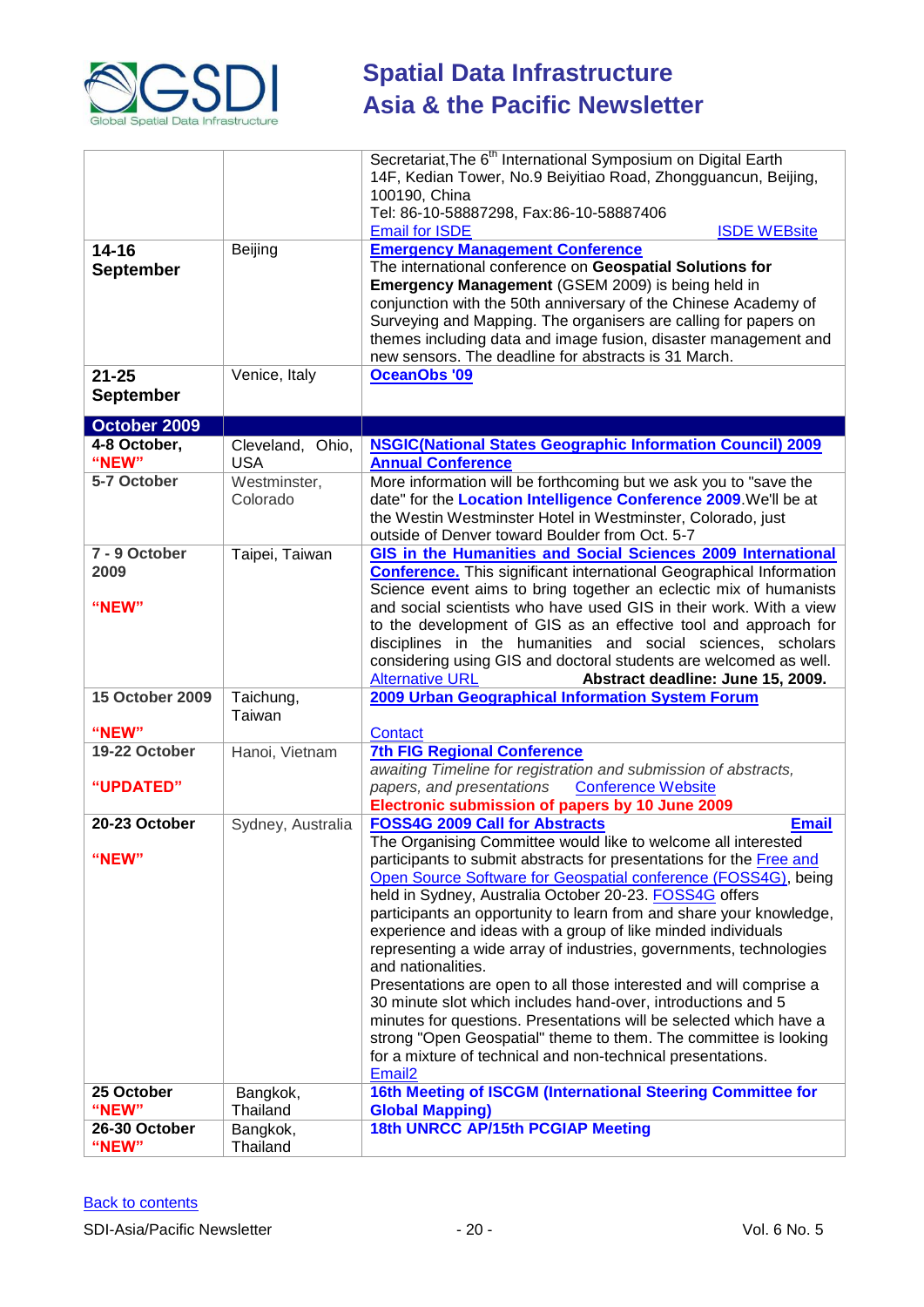

| 26-29 October           | Kampala Uganda    | <b>AFRICAGIS 2009; International Conference</b>                                                                                           |
|-------------------------|-------------------|-------------------------------------------------------------------------------------------------------------------------------------------|
|                         |                   | Theme of the conference "GEO-SPATIAL INFORMATION                                                                                          |
|                         |                   | AND SUSTAINABLE DEVELOPMENT IN AFRICA; FACING                                                                                             |
|                         |                   | CHALLENGES OF GLOBAL CHANGE"                                                                                                              |
| <b>November</b>         |                   |                                                                                                                                           |
| 2009                    |                   |                                                                                                                                           |
| 10-12 November          | St Petersburg,    | <b>Fifth National GIS in Transit Conference</b>                                                                                           |
|                         | Florida, USA      | This biennial conference will focus on the growing role of GIS in                                                                         |
|                         |                   | supporting planning, service delivery, and decision making in public                                                                      |
|                         |                   | transit.                                                                                                                                  |
|                         |                   | The Programme Committee will organise an educational<br>programme based upon the abstracts submitted through the Call for                 |
|                         |                   | Participation. All abstract submissions, received by February 27,                                                                         |
|                         |                   | 2009, will be reviewed and considered for this conference. The                                                                            |
|                         |                   | Program Committee encourages abstract submissions in one or                                                                               |
|                         |                   | more of these four general categories - Applications, Tools, Data,                                                                        |
|                         |                   | and Management & Policy.                                                                                                                  |
|                         |                   | Website: http://www.urisa.org/gis_transit                                                                                                 |
| 15-22 November          | Santiago, Chile   | <b>XXIV International Cartographic Conference</b>                                                                                         |
| 17-20 November          | Denver, USA       | First call for papers Deadline for Abstracts: 16 January, 2009<br>7th William T. Pecora Memorial Remote Sensing Symposium                 |
|                         |                   | E-mail                                                                                                                                    |
| 30 November -           | Sydney, Australia | <b>GeoComputation 2009</b>                                                                                                                |
| 2 December              | (Univ NSW)        | <b>Call for Papers</b>                                                                                                                    |
|                         |                   | The 10th International Conference on GeoComputation                                                                                       |
|                         |                   | Contributors are invited to submit extended abstracts, which will be                                                                      |
|                         |                   | reviewed for inclusion in the conference program.                                                                                         |
|                         |                   | The abstracts should be sent as either Word documents or pdf files<br>to geocomputation@unsw.edu.au                                       |
|                         |                   | Files larger than 1Mb should be sent as zipped archives. The                                                                              |
|                         |                   | submission deadline is 30 June 2009. Authors will be notified of                                                                          |
|                         |                   | acceptance/rejection in the end of August 2009.                                                                                           |
|                         |                   | Any questions regarding the submission and publication process                                                                            |
|                         |                   | should be addressed to geocomputation@unsw.edu.au                                                                                         |
| <b>December</b>         |                   |                                                                                                                                           |
| 2009                    |                   |                                                                                                                                           |
| $1 - 3$                 | Gold Coast,       | Organisers of the International Global Navigation Satellite                                                                               |
| <b>December</b>         | Australia         | Systems Society's (IGNSS) 2009 symposium and exhibition (1-3                                                                              |
|                         |                   | December, Gold Coast, Australia) are calling for papers. Abstracts<br>should be submitted by 17 July 2009. The Society will present three |
| "NEW"                   |                   | award plaques on the last day of the symposium for the best papers                                                                        |
|                         |                   | and exhibition booth.                                                                                                                     |
|                         |                   | <b>IGNSS 2009</b>                                                                                                                         |
| $1 - 3$                 | Moscow, Russia    | <b>Scanex 4th International Conference "Earth from Digital Space</b>                                                                      |
| <b>December</b>         |                   | - the most effective solutions"<br>Email                                                                                                  |
| "NEW"                   |                   |                                                                                                                                           |
| <b>April 2010</b>       |                   |                                                                                                                                           |
| <b>11-16 April</b>      | Sydney,           | International Federation of Surveyors (FIG) Congress 2010                                                                                 |
|                         | Australia         | <b>Contact</b><br>email                                                                                                                   |
|                         |                   | The deadline for submission of abstracts is 22 September                                                                                  |
|                         |                   | 2009.<br><b>Alternative URL:</b>                                                                                                          |
| Date to be<br>announced | Taipei            | ASIA GIS 2010 Conference further details to be announced                                                                                  |

**[Back to contents](#page-0-1)**